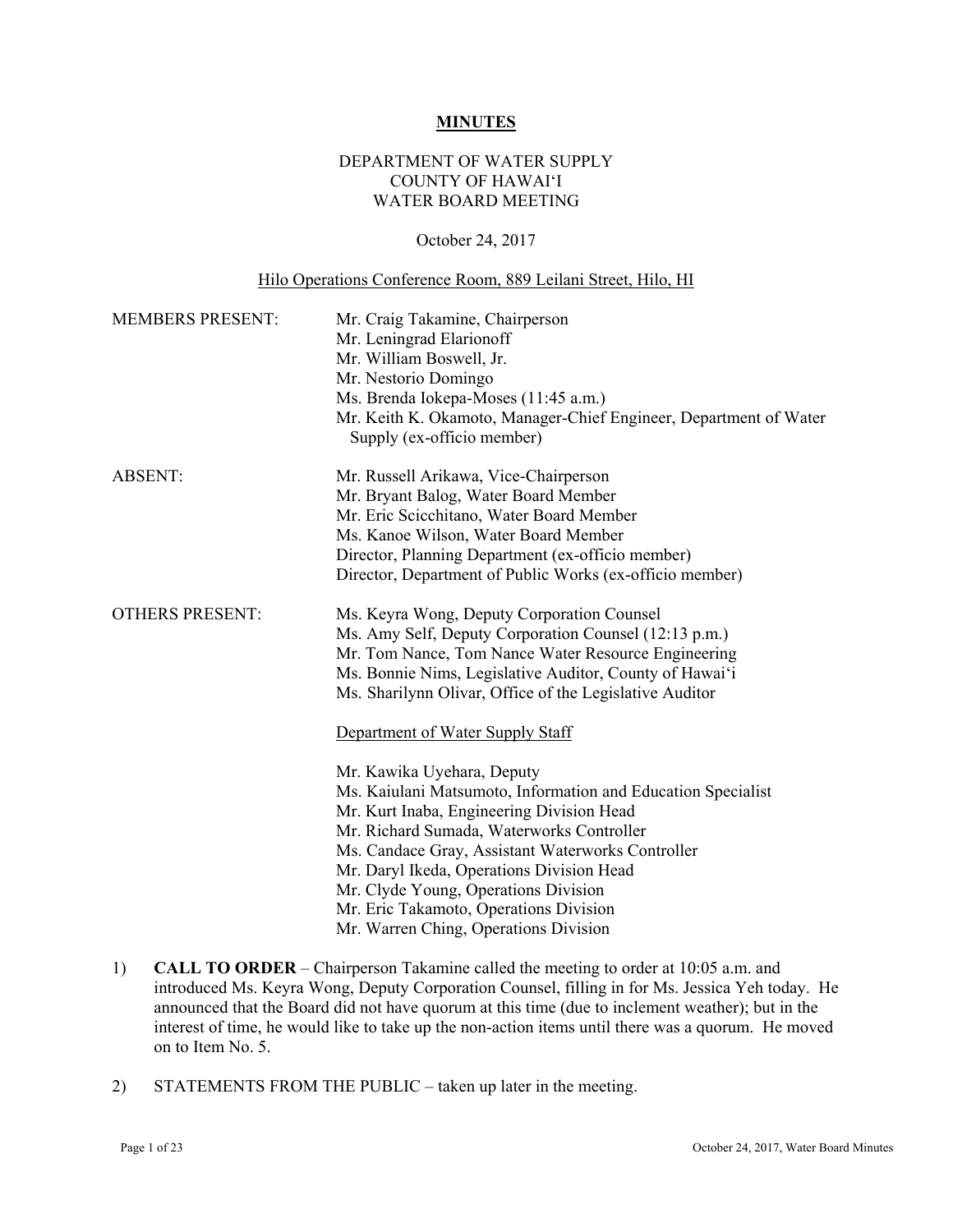### 3) APPROVAL OF MINUTES – taken up later in the meeting.

4) APPROVAL OF ADDENDUM AND/OR SUPPLEMENTAL AGENDA – taken up later in the meeting.

### 5) **PRESENTATION OF COUNTY OF HAWAI'I AUDIT REPORT ON CASH HANDLING:**

Ms. Bonnie Nims and Ms. Sharilynn Olivar of the Office of the Legislative Auditor came forward to present the "Audit Report on Cash Handling at County of Hawai'i's Department of Water Supply" (Report No. 2017-02) dated August 25, 2017.

Ms. Nims explained that the purpose of their audit was to look at the internal controls and the cash handling process over water receipts at the Hilo office. They looked at the other offices and found internal controls to be good. This audit was chosen because cash is inherently risky, especially during holidays or summer time. They found that due to inadequate policies and procedures, there were some pretty significant internal control weaknesses, including segregation of duties and a lack of monitoring of certain processes by someone independent of that process. As a result, they could not determine if the cash receipts were accurate and complete. They looked at four different high-risk months and did not see anything to raise their concerns; however, one of the weaknesses they discussed in the report is a lack of controls over adjustments. Without controls over adjustments, compounded with the segregation of duties and lack of monitoring, there is a high risk that accounts could be adjusted and cash taken. They did not find any indication of that; however, they could not determine the entire population either. That is the reason they could not say that cash was complete. Their four recommendations were as follows: 1) Segregation of duties – segregating those incompatible duties; 2) Implementing ongoing monitoring – someone independent of a process, such as a bank reconciliation process, should be spot-checking to make sure everything looks good. It does not have to be every month; maybe twice a year; 3) Updating the written policies and procedures to reflect any changes of practices, including matching those with cash receipting best practices, which are described in detail in the report; and 4) Providing ongoing training as a reminder of what needs to be done and why, and processes that should be implemented in the cash handling process.

Chairperson Takamine stated that he understood the Department is actively working on fixing some of the issues.

Ms. Nims replied that was correct and referred to Page 3, where it mentions steps the Department has been taking. Her office has not followed up as yet; however, it seems like the Department is getting a good handle on it.

Mr. Boswell commented that the wording comes across pretty strong. He asked if there was training that the Legislative Auditor's Office would provide or what would be expected of the Department as far as training and if there is an industry standard.

Ms. Nims replied there is web-based training available. The County of Hawai'i, Department of Finance, also puts on training. Some departments have asked the Legislative Auditor's Office to provide training for their staff.

Mr. Boswell asked if they felt the Department should have been more proactive in the training. Ms. Nims replied yes.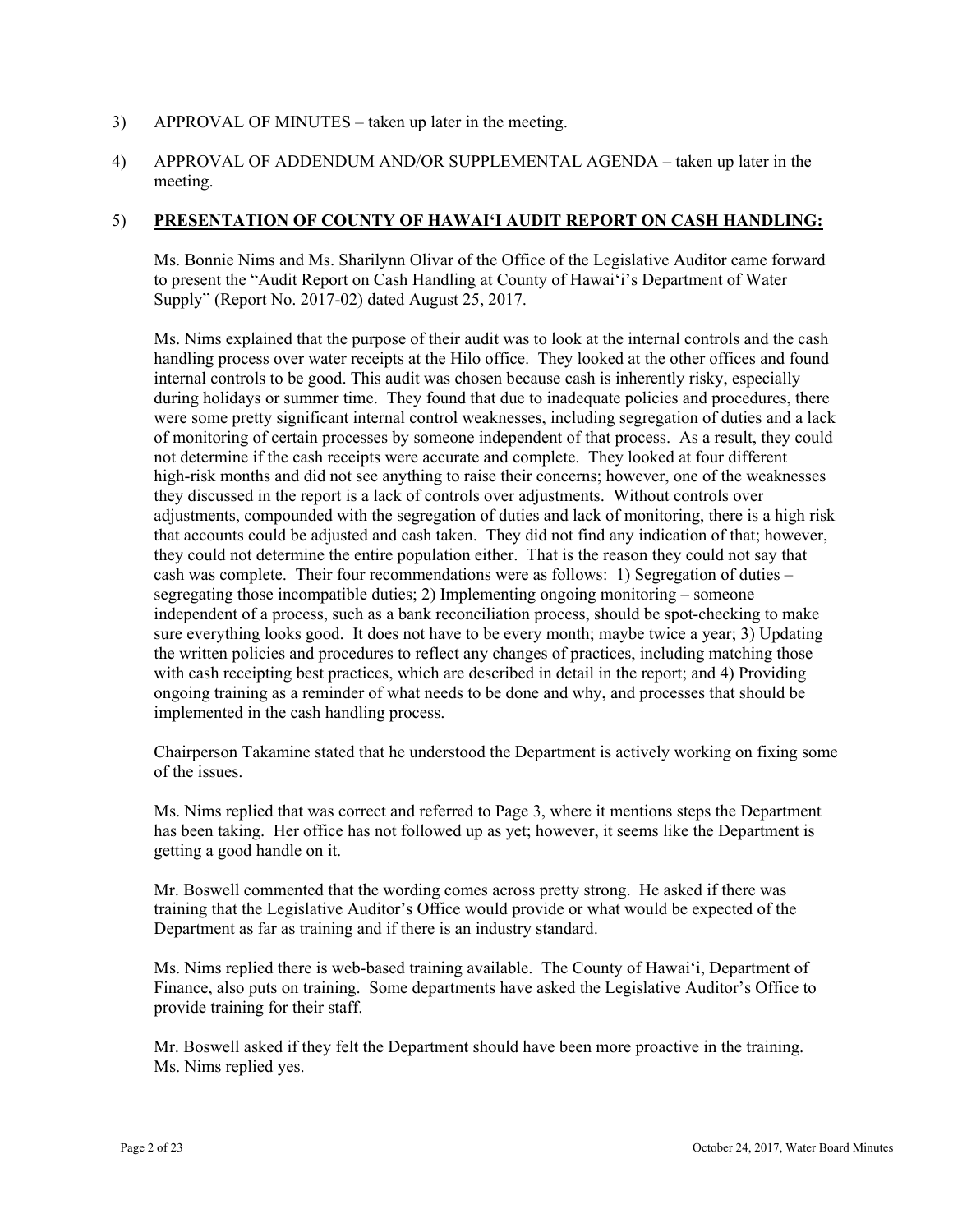In response to Mr. Boswell's question if any inconsistencies were found on any of the ledgers, Ms. Nims replied there were not.

Mr. Boswell referred back to his original comment where it seemed the wording was very strong, like the Department was being scolded for a report that ends up saying they did, not a bad job, but that there were inconsistencies in their procedures and a lack of training.

Ms. Nims stated that it is the significance of the internal control weaknesses they found. Of the four elements to segregation of duties--the authorization, the recording, the reconciliation, and custody of assets, three of them were not segregated. That is pretty significant when looking at several million dollars in cash receipts. Because adjustment reports were not being run, she could not tell what was adjusted out; and because of the magnitude of those weaknesses, it is a high risk.

In response to Mr. Boswell's question of whether an audit had been done by their office on the Department before, Ms. Olivar replied that one was done in 2010.

Mr. Boswell asked if the Department followed the recommendations from that audit.

Ms. Olivar replied they did not find the weakness in that audit. They actually had segregation of duties, but that was for more of the IT general controls for the administrator rights.

Chairperson Takamine mentioned the Department's third-party auditors. The Manager-Chief Engineer clarified that the third-party auditors conduct the financial audit that is contracted through the County. There is some overlap, but this one was specifically for cash handling.

Mr. Elarionoff asked about a recent Council Meeting where Councilperson Susan Lee Loy had asked about the Legislative Auditor's audit compared to the audit conducted by N&K CPA's.

Ms. Nims stated that Ms. Lee Loy had asked if this had been audited before; and if so, had these issues been picked up during that routine audit. Their answer was that one of the issues had been picked up--the segregation of duties, but not the independent review and monitoring. That is mainly because the Legislative Auditor's Office gets a little more detailed and into all aspects of cash receiving.

The Manager-Chief Engineer stated that he feels confident there was no theft within the Department but does recognize that the auditors found weaknesses. The Department had more detective-type procedures in place; and if something were to happen, it would be caught. However, the Department would be better served if it could be prevented in the first place. That is the basis for a lot of these recommendations from the auditor. The Department has no problem implementing them and has already implemented most of them. It is currently working on better training, whether it be outsourced or internal. The Department is also mindful of being accountable to its customers, the Board, and the community in managing its funds. This is viewed a learning curve and something that can be improved upon.

Ms. Gray reported that the Department is currently reviewing its procedures and looking to fill in the gaps and address all of the recommendations. The recommendation of flow charts and documenting its processes is something the Department would like to incorporate, making it easier for other employees as well.

(Ms. Nims and Ms. Olivar left the meeting at 10:20 a.m.)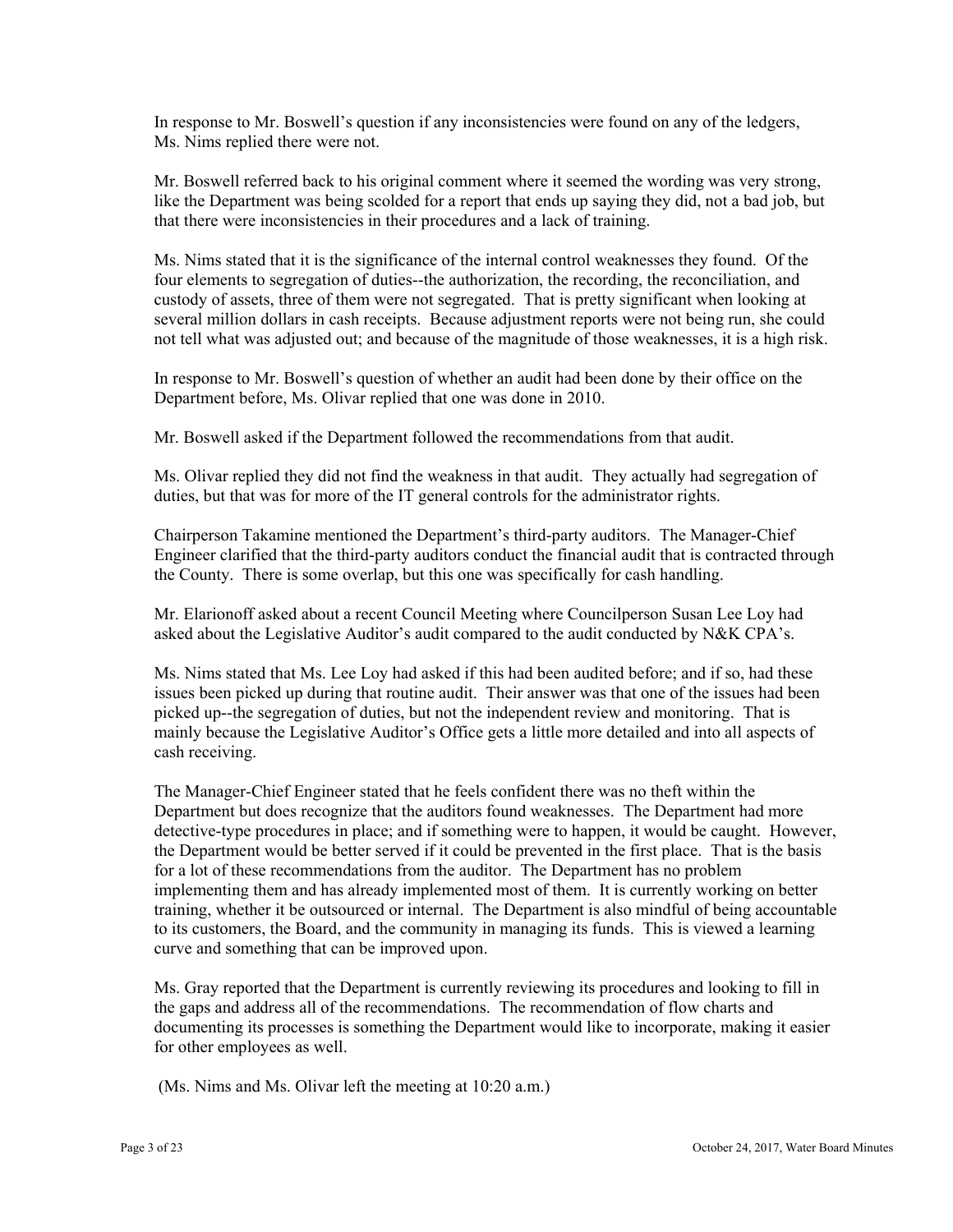*The following items were taken out of order:* 

## 7) **MISCELLANEOUS**:

### B. **MONTHLY PROGRESS REPORT**:

Mr. Boswell asked about the Wai'aha Water System Improvements - Transmission. There is a supply chain issue with the well down, and he wondered if it is still moving forward and what it entails.

Mr. Inaba explained that it is moving forward and includes transmission lines on Māmalahoa Highway from the 16-inch line, north about one mile, up to and beyond the Department's booster station, into the next pressure zone. There is currently an 8-inch line, and a transmission line will be added.

The Manager-Chief Engineer added that this project will allow the Department to fully utilize the Wai'aha Well water.

### C. **REVIEW OF MONTHLY FINANCIAL STATEMENTS:**

Mr. Elarionoff asked about the Budget Report, Page 2, "In Service Training" where it shows no expenses. He asked if it meant there was no training this year.

Mr. Sumada replied that these expenses include registration fees for conferences or seminars that employees and the Board attend. When looking at the detailed budgets, nothing has been spent yet for the Board.

The Manager-Chief Engineer added that employees are being sent to classes, but they may be put on by the County, or webinars, which are free of charge. The Department also provides training for new employees through videos.

Mr. Elarionoff stated the reason he mentioned this is he was thinking of the wells in Kona. He thought there may be some way of upgrading the understanding or the comprehension of what goes on with the wells.

The Manager-Chief Engineer replied that there are trainings for that which are sometimes built into repair projects for the contractor to dedicate some training to the Department's personnel, specific to the equipment being supplied. However, that type of training would not come from this budget.

Chairperson Takamine asked if the water restriction in Kona has dramatically impacted the Department's overall revenue. It did not seem like the decrease is that large.

Mr. Sumada replied that the decrease in consumption in Kona was offset by the 5% increase in water rates which took place in July of this year.

Chairperson Takamine wondered if there was need for concern, going forward.

Mr. Sumada stated that the 5-year budget was based on a gradual increase over time. If it drops and consumption is not realized, there will be less monies available for projects.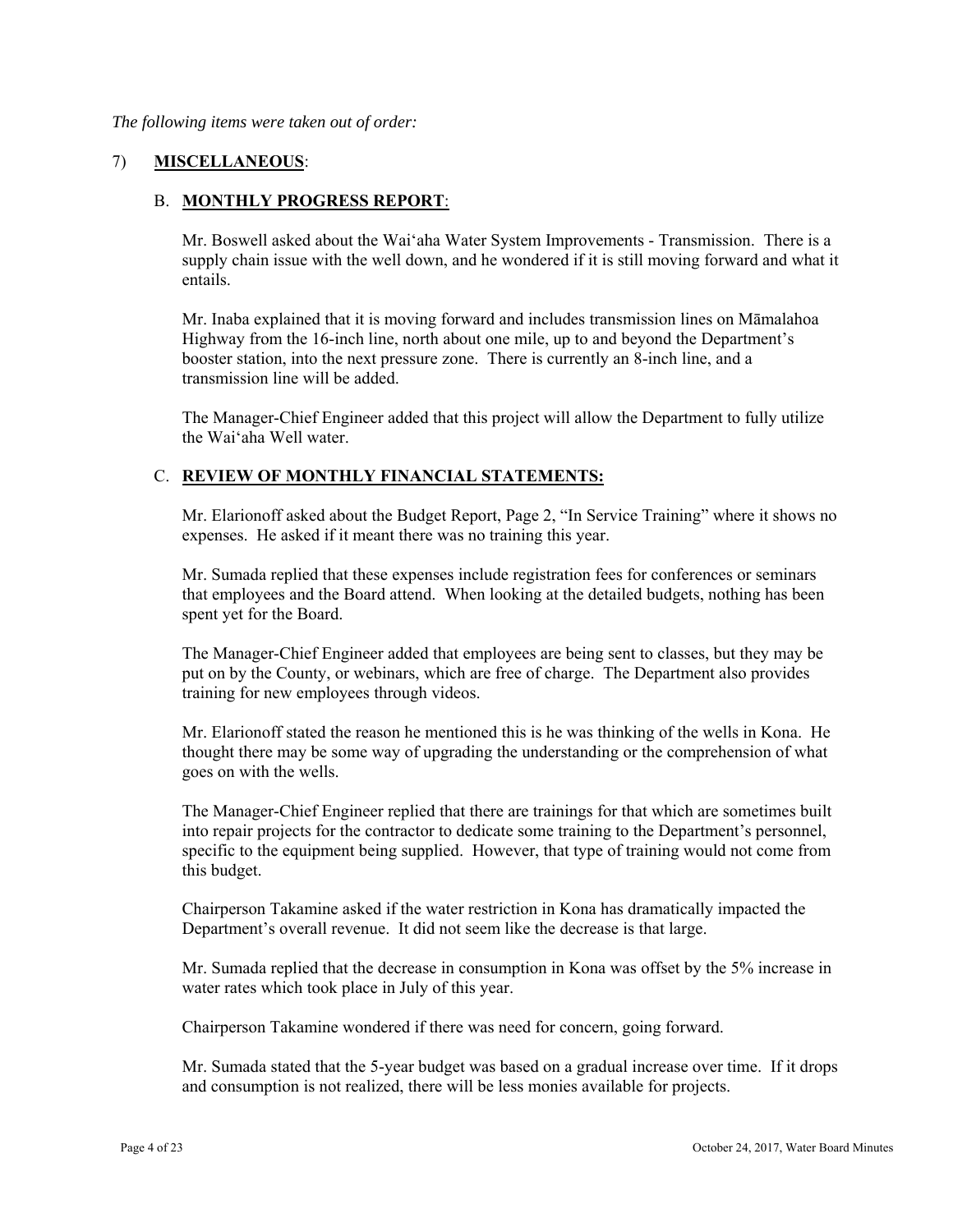Mr. Boswell noted that the reduction in consumption is also a reduction in expenditures, to a point where the power bill would be going down.

Mr. Sumada replied that was correct, especially where the consumption decline is a result of a well not running.

Chairperson Takamine asked about the transmission and distribution costs on Page FS3 of the income statement, which looked like they went up 25 to 30 percent (approximately \$379,000.00) and what it could be attributed to.

Mr. Sumada explained that the transmission and distribution expenses increased due to well repairs and variable frequency drive equipment for the Wai'aha Well.

#### 7) **MISCELLANEOUS**:

#### F. **MANAGER-CHIEF ENGINEER'S REPORT:**

The Manager-Chief Engineer provided an update on the following:

- 1) Matters of interest to the Board
	- 1. North Kona Water Restriction the Manager-Chief Engineer reported that the system is stable. Honokōhau Well is in operation and tank levels are good. The system is in a good place, even with two wells being down. The area is still under 25% Water Restriction which has been in effect since January 2017 because there are still four wells down. Hualālai Well looks like a motor issue, and that is one of the items on the Agenda today, for a replacement motor. The Department will look at whether there are warranty issues involved. For the QLT Well, the topside equipment is being evaluated. A different transformer will be brought in and the starter equipment will be double checked first before pulling equipment from the well. He asked the Mechanical Engineers if they had anything to add.

Mr. Young stated that for the QLT Well, replacement breakers are on order to replace the ones that Brown and Caldwell found to be defective. If the breakers are causing the problem, the hope is to put that well back online soon.

The Manager-Chief Engineer added that the hope is always that the matter is topside, whether it be a starter or a breaker, or other electrical components within the motor control building, which have a shorter turnaround to fix, rather than a problem down in the well.

In response to Mr. Elarionoff's question of what the starter is for a well, Mr. Young explained that it is basically a switch for turning on the pump. The pump is a fairly large load, therefore, you cannot really just hit the switch or it might cause a brownout or a large draw on power. In this case, there is what is called a Soft Starter. It reduces the impact on the utility and helps the equipment so it does not shock the system with a lot of power to start the pump and motor. The two primary types of starters are the Soft Starters and the Variable Frequency Drives (VFD). VFD's allow you to change the speed of the pump and the motor.

Mr. Elarionoff asked if the Department owns all the transformers.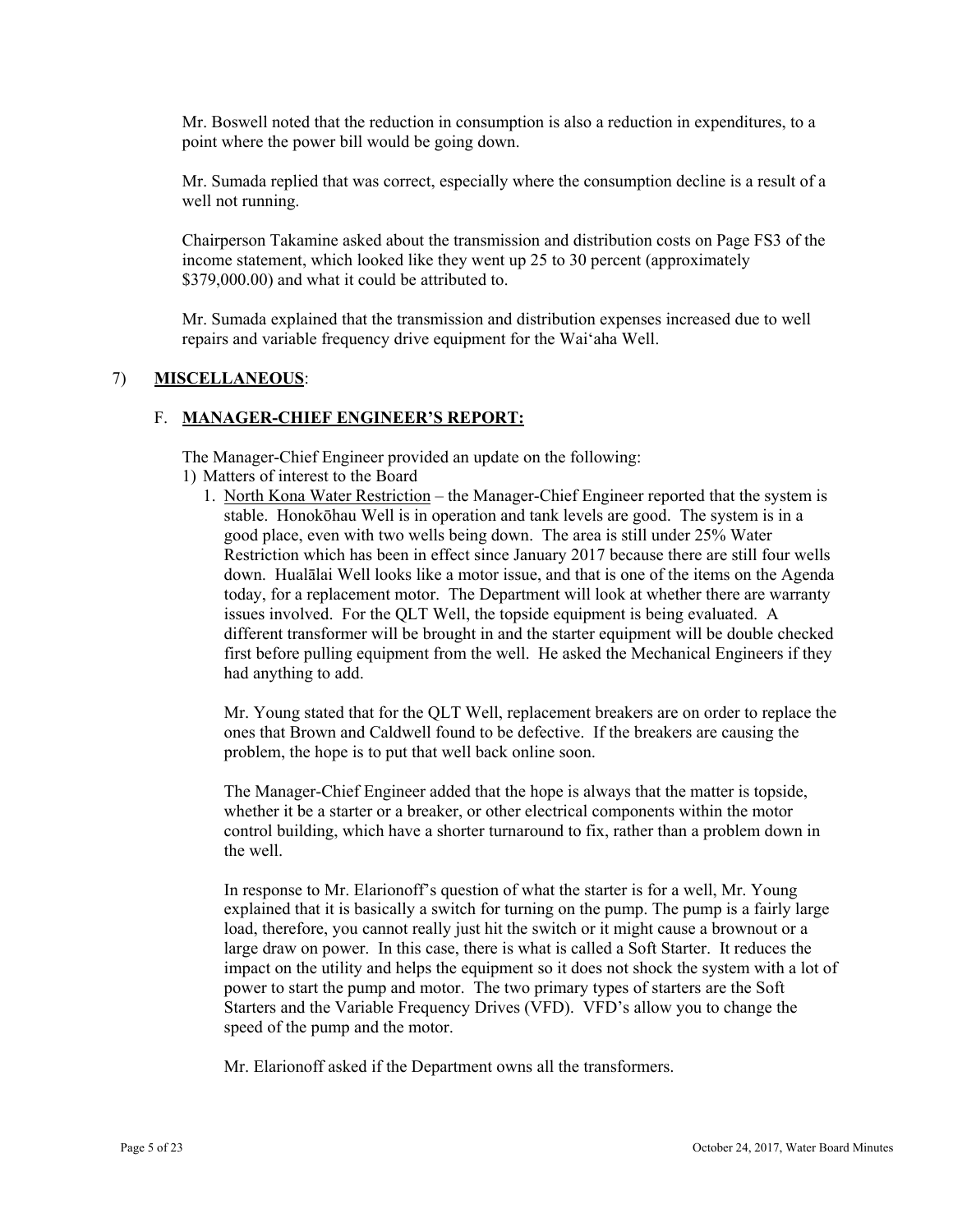Mr. Young replied there is a utility transformer, usually a step-down transformer, and anything from the meter down is usually the Department's. The Department has step-up transformers to take the 480 volts and boost it up to 2,300 or 4,160 volts.

Mr. Domingo asked if, when you throw the switch, there may be a spike in the power and if there is insufficient power coming in, would it create a trip.

Mr. Young replied that with a large voltage drop, yes, it could potentially cause a trip. You have a voltage drop and then a large inrush of current. If it is sustained, it could trip the breaker or the starter equipment.

Mr. Domingo asked if there is no burnout equipment.

Mr. Young replied that part of why having Brown and Caldwell coming out is to make sure all the starting equipment, safety equipment, fuses, breakers, etc., are working properly to protect the equipment, especially when the pump and motor are submersible. It is too expensive to pull out and the equipment costs are high.

The Mr. Elarionoff asked about the Wai'aha Well where the cable snapped and the pump and motor fell into the well.

Mr. Young replied that Derrick's Well Drilling has the extracting equipment but will get back to Wai'aha once the 'Ōla'a No. 6 job and their other jobs have been completed.

The Manager-Chief Engineer added that the Department wants them to focus on the wells they can return to service first.

Mr. Domingo asked for clarification on whether the Hualālai and the QLT wells had been brought back online and then later tripped, leaving four wells offline, and if the emergency restriction was back in place.

The Manager-Chief Engineer replied that four wells are down, but the area is under a 25% restriction. The difference between a 25% restriction and the emergency restriction, which was in place when five wells were down, was that the Department requested people to limit their use to health and hygiene purposes. With the regular 25% restriction, people are asked to accommodate 25% reduction on their own.

Mr. Domingo commented that he was waiting for some sort of advisory because two deep wells were down.

The Manager-Chief Engineer stated that the advisory did not change from when the Department lifted the emergency restriction. It is basically in the same status.

In response to Mr. Domingo's question of what caused the breakdowns, Mr. Young replied that the QLT Well is the one discussed where the topside equipment is being checked. The motor "megged" very high so there is no indication of a problem with the motor, at least on the electrical side. He is hopeful the electrical problem is on the topside equipment. The Soft Starter still needs to be tested. Once these are done, he is hopeful the well can be put back online. For the Hualālai Well, the motor was pulled and is still under potential warranty. (Mr. Takemoto confirmed that the motor is supposed to arrive back at the manufacturer the end of next week.) The motor will be torn down and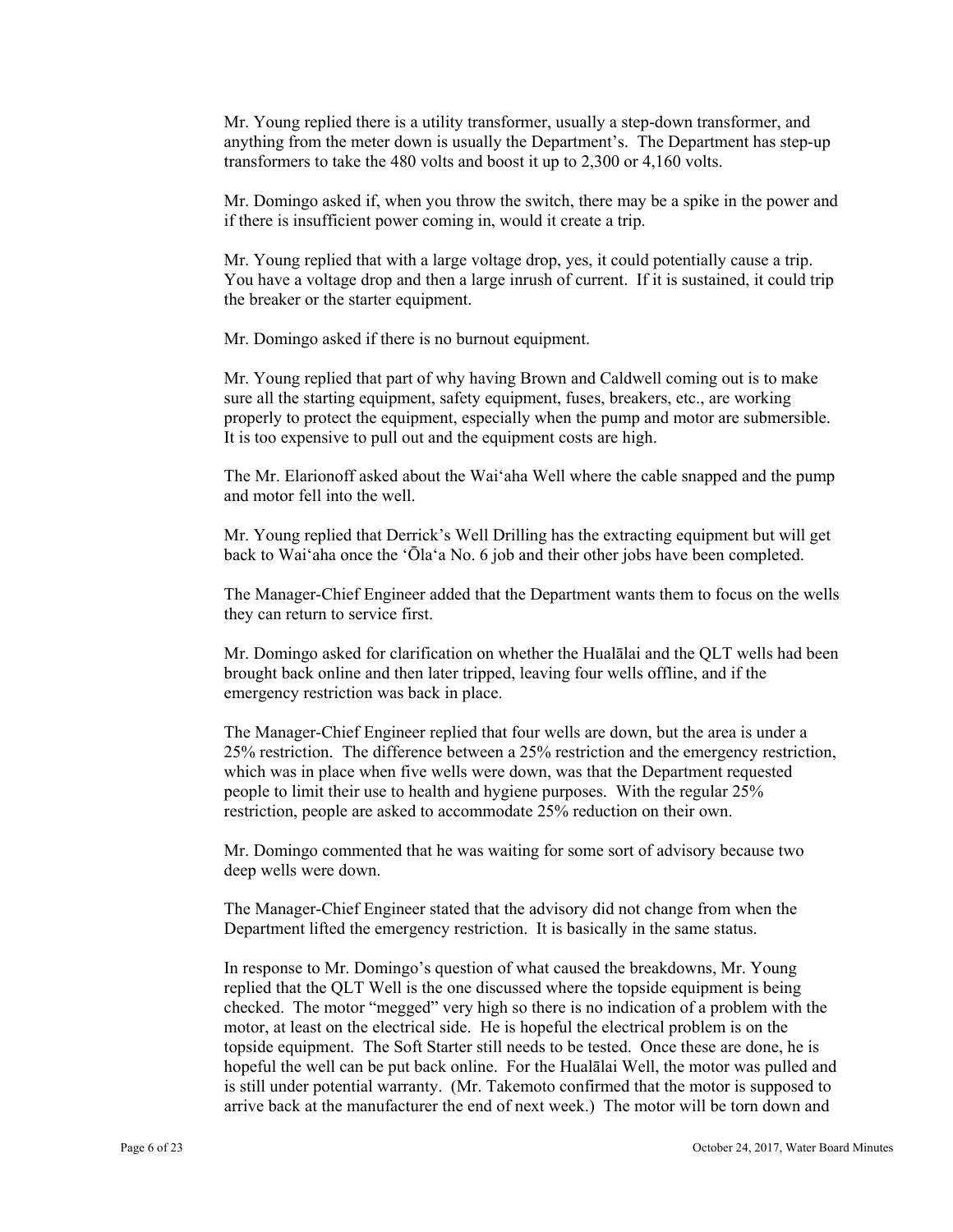investigated. The lower half of the motor came apart. It may have been due to an electrical explosion but the exact cause is yet to be determined after tear-down by the manufacturer.

Mr. Elarionoff asked if the breakers are customized and why it takes long to get them here.

Mr. Young replied they are not customized, but they are fairly large breakers. Breakers for the home are 20 amps, and these are 1,200. They are shipped from the mainland.

Mr. Domingo asked how comfortable staff is that the issue is the topside equipment and not in the well.

Mr. Young replied that there is a lot of data to look over. From some of the initial data that Brown and Caldwell looked at, they did not see anything on the utility side that would give an indication it may have been caused from the incoming power.

Mr. Boswell asked if they have their monitor on that one.

Mr. Young replied they were not completely set up. The Department has the utility data and that is being reviewed. Plus, when the motor is torn down, the manufacturer will be able to provide their analysis as to what caused the failure.

Mr. Boswell asked about domestic irrigation water meters which have been reinstated after being suspended. Still, no new ones are being issued. He asked if the Department is aware that some large construction projects are in stop mode as a result.

The Manager-Chief Engineer replied that is correct.

Mr. Boswell asked what would change that consideration.

The Manager-Chief Engineer replied that it would change based on the Department's evaluation of the system and specific discussions with individuals on a case-by-case basis. The Department has definitely not issued any new temporary services, which are typically used for construction, or irrigation-only type services where you enter into a special agreement with the Department, with the understanding that you pay a higher rate and can be discontinued if the need arises. If there are specific projects that need some service and they can specifically tell the Department how long, how much, and where the need is, that is something the Department could look at.

Mr. Domingo asked if a possible cause could be on the threading and the load being imposed in terms of "head" is overloading or overworking the equipment.

Mr. Young thought there may be some truth to that. There are some significant voltage drops in some locations, usually an indication that the system is weak; and when the current needs to increase, it can add more heat and stress to the motor. The Department has been working with the utility on some corrective steps.

Mr. Elarionoff asked if the transformer would solve that problem.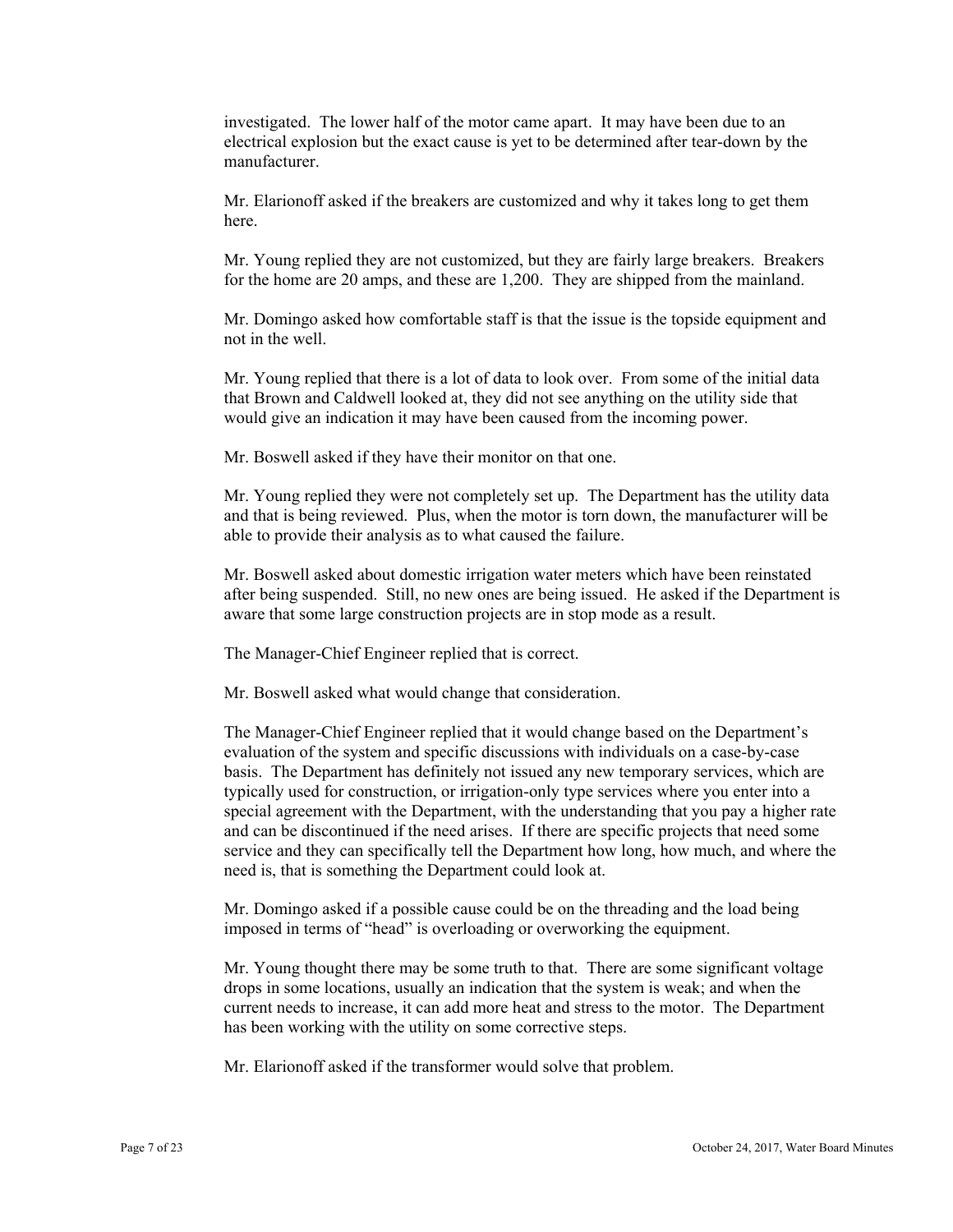Mr. Young replied it is part of the solution. It can raise the voltage but it could potentially harm the equipment by overloading it. If you do not have the capacity behind it, it would be like if you tried to increase water pressure but did not have the gallons behind it. In this case, you do not have enough current to run the equipment.

2. Energy Study by Brown and Caldwell – the Board had asked for a status update on the contract. The Board was given the actual contract the Department has with Brown and Caldwell, which shows their scope of work; and the proposed additional scope of work that the Department asked for Board approval on at last month's meeting.

Mr. Inaba provided an update on where they are in their scope of work for tasks in the original contract, the Power System Studies:

1) Electrical Safety Guideline Review – this was drafted by the Department of Water Supply and they have reviewed and made recommendations for corrections. They are scheduled for November 7 to train personnel.

2) Develop Electrical Power System Study Standards – developing standards that the Department can issue to future consultants for any project that would have to incorporate the power system study into it. They anticipate a draft to be completed by November or December.

3) Power System Study Analysis - they are performing this on 33 sites now, with QLT Well added. As of last week, they have collected all data for the 33 sites. The Department provided them with the electrical drawings for each site. It did not include any kind of field maintenance or modifications that were done in-house. After they did their initial diagram, they had to physically look into the cabinets and modify those drawings as necessary. They are now in the process of inputting the data into the software, which will take some time as they had 33 sites to work on. They will be providing those studies as they complete them.

4) NETA Testing, which is where they go out and take the breakers they have identified through all the diagrams they have done and physically take them out and put them on their testing equipment. Last week, two at QLT Well were found to be not functioning properly. They had a few they could replace, but the rest need to be purchased. They have done about 22 sites so far.

 equipment. Because they had already gone in and looked at the equipment, they assisted For the added portion of the contract, the change order is being routed for execution; however, they are assisting the Department with the protective settings on its existing the Department over the weekend when the Honokōhau Well was brought back online.

The Manager-Chief Engineer stated that they have been helping the Department out on their own and have been terrific to work with.

Mr. Domingo asked if the utility could be providing information on the power being provided instead of the Department going through this process.

The Manager-Chief Engineer stated that the Department has put in requests to them for installation equipment to monitor voltage and current across the three legs and provide the results. Typically, it is within their tariff or what they are allowed to provide and is not going to be perfectly in balance 100% of the time.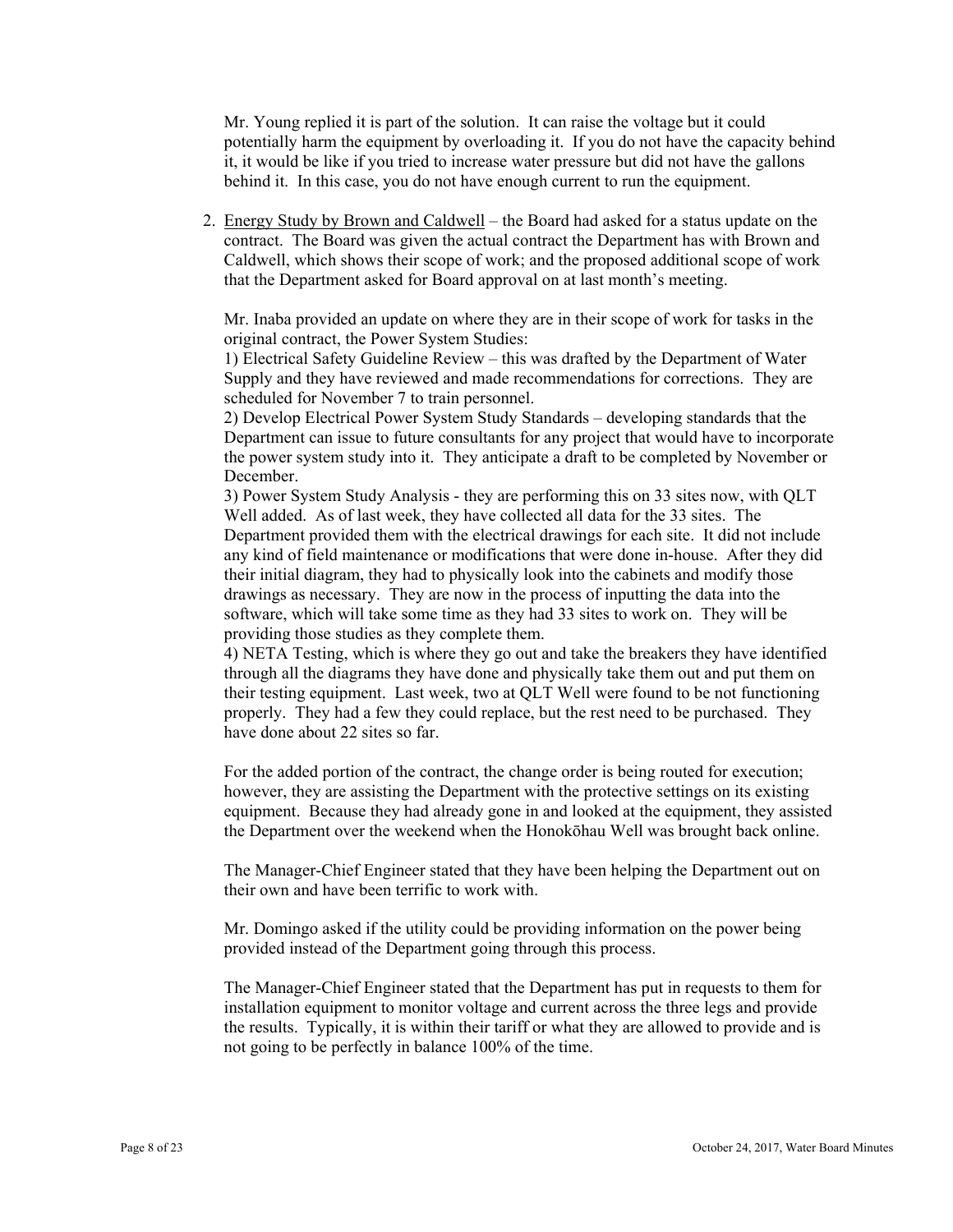Chairperson Takamine commented that he understood, through the PUC, that HELCO is only required to provide a certain tolerance or a variance they are allowed to be in, which may not work well with the Department's needs.

Mr. Elarionoff asked about the cost (\$209,000) and what qualifies them to do this work and if there are any competitors.

The Manager-Chief Engineer replied that this is a Professional Services procurement, a process which allows the Department to select professionals based on their qualifications. They provide a statement of qualifications over various criteria or fields of work. The Department evaluates at least three on their ability to do the work within the contract period, on past performance, and on their performance related to the type of work the Department is seeking. They are selected based on their ability to do the work, versus only the lowest bid amount.

Mr. Elarionoff asked for an explanation of the modified drawings and implementation.

Mr. Inaba explained that they made modifications to base drawing to make them an "as-built" drawing as of today. They then needed to put that into their software to develop this power system study. The power system study will identify the types of hazards the Department needs to be aware of for its personnel, such as personal protective equipment they need to be outfitted with when they open a certain cabinet. It needs to be based on what is actually there in the field.

Mr. Elarionoff asked about the other aspect of the study.

Mr. Inaba stated that initially, the power system study was intended to assist with the safety program; but because the work overlaps, it was felt to be in the Department's best interests to have them take a closer look at the equipment down in the well.

Mr. Boswell said the report was very helpful, and having this information answered a lot of his questions.

The Manager-Chief Engineer encouraged to the Board to contact the Secretary if they would like to see any detailed contracts and he would have it sent out on an individual basis or by bcc to the Board.

Mr. Boswell stated that it would be beneficial to see some of the RFP's that go out, specifically for the issues in Kona, in order to have a better understanding of what the contractor is seeing and what is being represented to them.

The Manager-Chief Engineer stated that two on the agenda today would be good ones to send out the specifications on [Job Nos. 2017-11 and 2017-13].

Mr. Boswell indicated that email would be fine, and Mr. Domingo asked to see the same.

**The Manager-Chief Engineer announced that he had just received word from Board Member Iokepa-Moses that she would be able to make it in by noon, after being delayed due to road flooding. If the Board would not mind waiting, the action items could be taken up then, and that Mr. Nance had flown in especially for this meeting. The Board agreed to wait.**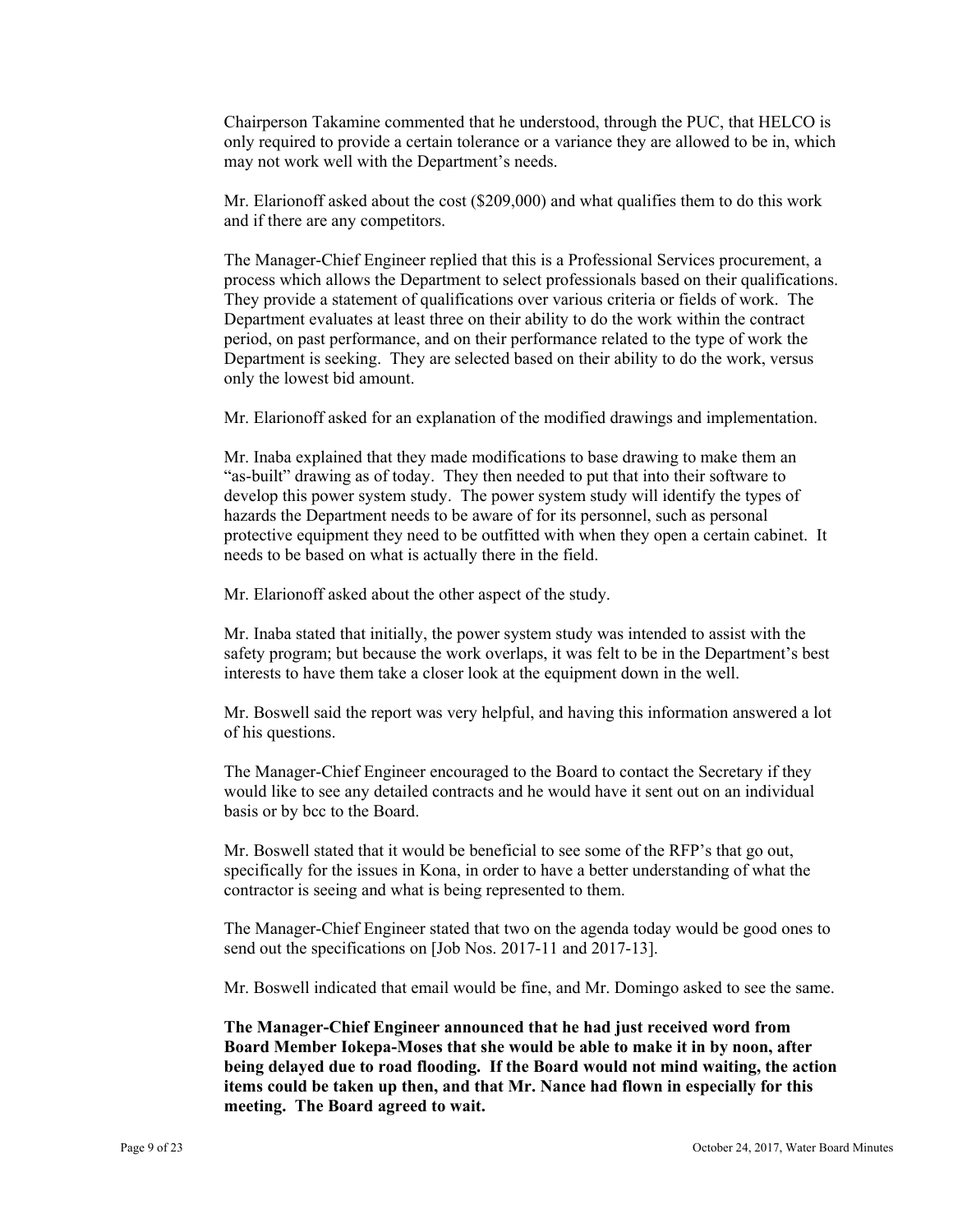- 3. Retiree of the Department of Water Supply Mr. Ikeda announced that Mr. Ralston Medeiros started work with the Department in 1999 as a Waterworks Helper and worked his way up to Building Maintenance Worker. He is retiring October 31, 2017. He is not able to join the meeting or luncheon today. Next Tuesday will be his last day.
- 4. Employee of the Quarter  $3<sup>rd</sup>$  Quarter Mr. Young announced the employee of the quarter, Mr. Earl Fukunaga. He started his career with the Department in 1999 as a Waterworks Helper in Waimea and worked his way up to become a Water Service Investigator. He looks for unaccounted water usage and saves the Department in electrical costs. He is a Supervising Water Service Investigator as of 2005. One of the things about Mr. Fukunaga is that he comes in about an hour early and is usually out in the field until 6 or 7 p.m., which is all out of love for the Department. It is a welldeserved award. The Manager-Chief Engineer added that he is passionate about what he does and not only saves on electrical costs but saves precious our resource, water. Mr. Elarionoff commented that it is good the Department has this appreciation program because not every department in the County does it.

# 7) **MISCELLANEOUS**:

# G. **CHAIRPERSON'S REPORT**:

Chairperson Takamine reported on the findings, to date, from the Permitted Interaction Group. They selected about five experts from the private sector who generously donated a lot of their time. They met twice, once in Hilo and once in Kona, and some had to fly over from Oahu on their dime to participate. They were very impressed with the amount of data collected. The Department supplied the Permitted Interaction Group with a historical log of data on the North Kona wells, maps, and composition of the equipment at every site. The first meeting was to catch up and ask the Manager-Chief Engineer and the Deputy about certain issues, compile data, and make recommendations. The second meeting was held at NELHA and went into more detail about what needs to be done at the end of the day. At this point, there is no final report to present to the Board, but there seems to be an agreement that there will be some sort of third party needed to review their findings, which are very technical. The Board Members who sat in on this group got a general understanding of the type of issues the Department faces and how challenging they are. There are so many different variables that come into play and the power requirements are so large, he has a much better understanding of why it is so difficult to pinpoint some of the issues and the root causes of some of the well failures. Without going into detail, they are looking into:

1) Standardization of equipment and storage - they found that certain companies on the mainland that provide pumps and motors to this Department are actually able to store them. They are looking at the possibility of storage with some of these equipment vendors and having backups, not necessarily here on the island, but being tested on a regular basis, so when they are needed by the Department, it could get them in a pretty good amount of time. 2) Standardization of motors, not only for repairs now but for future projects.

3) Initiating a third-party review to look at the existing motor control centers and future design projects to ensure the design used in the future is similar to what is being used for repairs now. It all comes down to standardization.

4) New DWS requirements for future water development agreements and source development requirements. From what he understands, some of the developer wells that the Department has taken on have some inconsistencies. The Department would want to lead the conversation and specify what is required before a well is to be developed that will be taken over by the Department.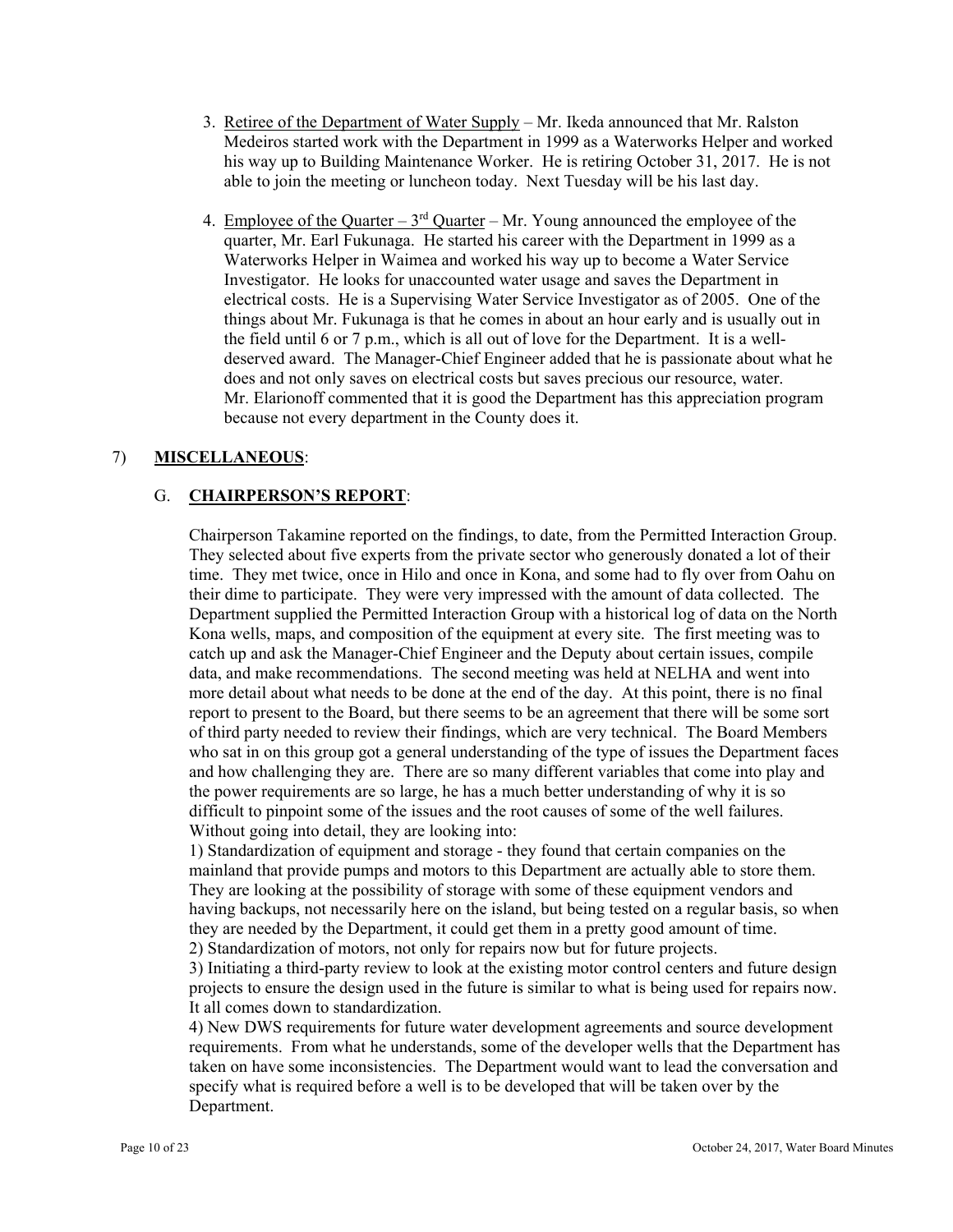3) Routine motor control equipment maintenance program. This could either be in-house or an outside vendor to take a look at some of the control panels and perhaps purchasing equipment that can find if there are loose connections within and see what kind of maintenance needs to be done over time.

4) Asset Management Program. This would mean taking an inventory of all of the wells around the island and being able to schedule regular maintenance and repairs in order to plan for repairs instead of having to react after the fact.

 Mr. Young, who was at the last meeting. The back and forth was really good. He also 5) Monitoring well data to anticipate issues and initiate proactive repairs. From what he understands, the Department has some SCADA equipment that is currently being utilized in Kona, so basically trying to monitor and have historical data to see if a repair needs to be made or if there is a failure, to look at the data and see what might have contributed to that failure. All of the information gathered leads towards having to look into getting a third party to look it over and make recommendations. Since the Department is in the process of procuring certain equipment for repairs and the Department has been working hard to get these wells back online, he feels there needs to be a sense of urgency in initiating this third-party review and hopes to get that going as soon as possible. He hopes the Board will be supportive of that initiative. He thanked the Department for helping out with providing a lot of information, and thanked Mr. Nance for participating. The Permitted Interaction Group will be meeting again at a later date.

Chairperson Takamine then called for a recess until about 11:45 a.m. Mr. Nance asked if there was a way he could provide his comments related to an agenda item as he needed to catch a 1:00 p.m. flight. He was offered to sign up to make a statement from the public, without discussion, regarding the Keopu pump test.

*The following item was taken out of order:* 

## 2) **STATEMENTS FROM THE PUBLIC**

*The following is transcribed verbatim.* 

1) Mr. Tom Nance

T. Nance: Okay, to give you a little background, all of these wells that you've been talking about in North Kona that are above Māmalahoa Highway tap into what we call high-level groundwater that is standing fifty, sixty, several hundred feet above sea level. Further makai, you drill into what is called basal groundwater, which is in the North Kona area, typically brackish as you get to the shoreline, of a certain limited recharge, and it's floating on saline groundwater beneath it. In about 2002, the State drilled a monitor well at Keopu, and I think, Kurt, you have a map showing where that is. The intention was to just drill a deep monitor well. They had no expectation other than drilling through basal groundwater, the top of which is about  $2\frac{1}{2}$  feet above sea level, and proceeding down and 40, 50, 60 feet in the ground, start to see the salinity increase, continue on down and see that salinity get close to sea water. They drilled…the ground elevation up there is 735. They drilled at about 1,315 feet and weren't taking information on what quality of water they were passing through as they went; but when the drill string came out of the hole, low and behold, they were very surprised to see fresh water in the well. Didn't know where it had started, but the water level, instead of being only 2½ feet above sea level, was then about 25 feet above sea level. And the salinity was extremely fresh, pretty much as fresh as all your high-level groundwater wells up mauka. There has been controversy, or let's say disagreement, among professionals as to what creates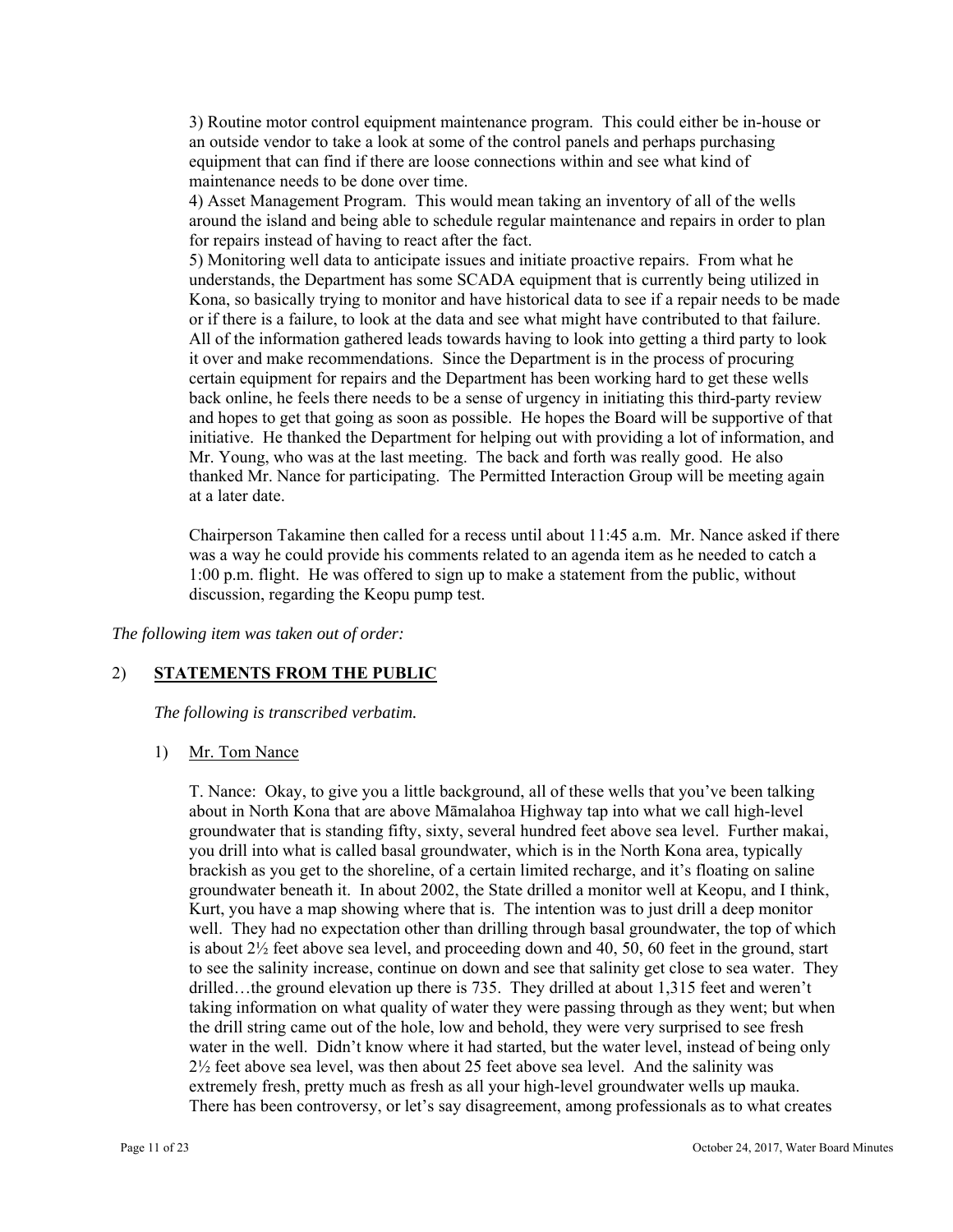that high-level groundwater, whether it's an unusual series of vertical dykes that are holding it back or some people thought that the slides and so forth might have created impermeable surfaces; but it really, in my opinion and the opinion of at least one other, Don Thomas, it looks to be that there's a series of conformable lava flows that are far less permeable than the lavas above it or below it. So we did some work on this original State well, trying to isolate where that fresh water came in, and ultimately got money to drill a second monitor well at the same place. It's only about 60 feet away from the first one. And we drilled down and at a little bit, a little past the 1,100-foot depth, which is about 400-odd feet below sea level, we ran into that same fresh water. So, we installed a 10-inch casing, grouted the annular space, so the well is only open to the fresh water at that depth; and the water is sitting about 25 feet above sea level. And the salinity of the water down there is essentially the same as the high-level wells above Māmalahoa. The State…we actually drilled this well deeper than what we thought we would originally have to go and there was a whole bunch of problems and caving and so forth so that the money the State had put aside for this, which theoretically was going to cover pump testing, has been consumed. And the pump testing portion could be done years down the road when the State gets other CIP budget and then comes back to it. But the proposal is that the County go ahead and do the pump test that was previously scheduled as part of the State contract with a company called Water Resources International. I can't tell you that this groundwater will be developable or not, but this is what this pump test is all about. Because if we can develop the same water that you are pumping at the 1,700-foot elevation and spending tens of millions of dollars with storage tanks and transmission lines, if we can actually access it with a well at the 700-foot elevation, a pumping lift of 700 feet or less, it's a tremendous savings. Far easier to implement, far less costly to operate, and we need this pump test to determine if that is in fact possible. I'm not laying any odds on it, but I just will tell you that the fresh water down in that hole, which is 400 feet below sea level, is in fact the same fresh water that you're tapping up mauka. And the pump test will then determine is it developable at this location; and if it is, then we've got a way forward that's far less expensive than chasing wells at the 1,700-foot elevation and at a cost that is probably eight to ten times greater than developing at 700-foot elevation. So that's my vote. It's a cutting-edge kind of thing that's happening in North Kona and knowing whether it's a developable source sooner rather than later is a key to a way forward.

Chairperson Takamine: That was very helpful. Thank you.

B. Boswell: Yeah, it's literally in my back yard. You've just confirmed it.

**RECESS**: Chairperson Takamine called for a recess at 11:23 a.m.; to reconvene at 11:45 a.m.

(Mr. Nance left the meeting, as well as Mr. Fukunaga and Ms. Gray.)

**RECONVENE**: Chairperson Takamine reconvened the meeting at 11:46 a.m.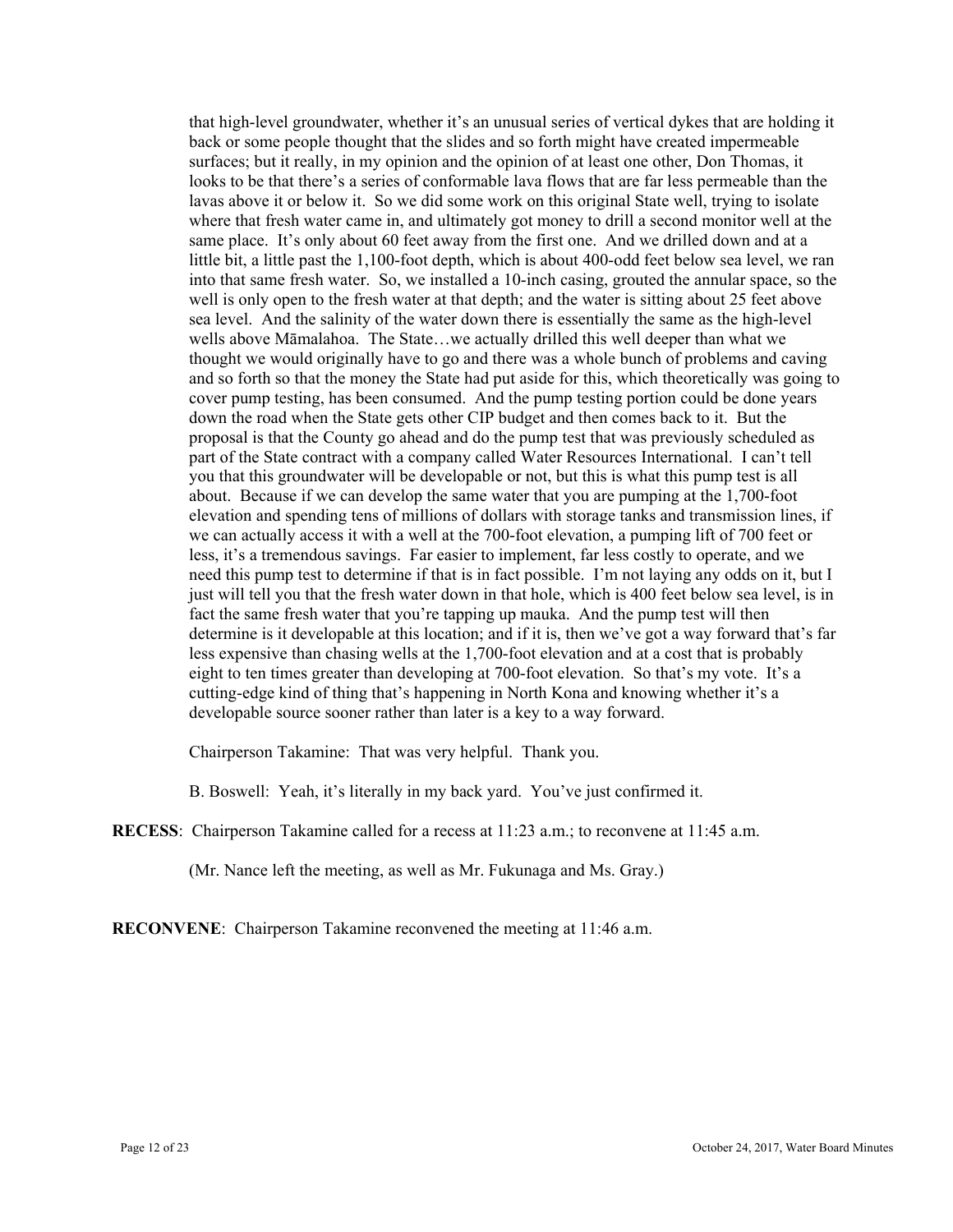## 6) **NORTH KONA**:

## A. **MATERIAL BID NO. 2017-11, FURNISHING AND DELIVERING MOTORS FOR KAHALU'U SHAFT PUMP #2 & #4 FOR THE DEPARTMENT OF WATER SUPPLY:**

Bids for this project were opened on October 12, 2017, at 2:00 p.m., and following are the bid results:

| <b>Bidder</b>                                | <b>Bid Amount</b> |
|----------------------------------------------|-------------------|
| Alliance Specialty Motors, Inc.              | \$57,918.00       |
| Technology International, Inc.               | Non-Responsive    |
| Derrick's Well Drilling & Pump Services, LLC | \$90,000.00       |
| Gexpro                                       | \$102,210.00      |

Project Costs:

1) Low Bidder (Alliance Specialty Motors, Inc.) \$57,918.00

|                    | 337,710.00  |
|--------------------|-------------|
| <b>Total Cost:</b> | \$57,918.00 |

The project consists of furnishing and delivering two (2) motors for Kahalu'u Shaft Pump #2  $\&$ #4, including all equipment, materials, taxes, and shipping. Funding for this project will be from DWS's CIP Budget under Pump Replacement. The contractor will have 120 calendar days to complete this project. The Engineering estimate for this project was \$130,000.00.

The Manager-Chief Engineer recommended that the Board award the contract for MATERIAL BID NO. 2017-11 FURNISHING AND DELIVERING MOTORS FOR KAHALUʻU SHAFT PUMP #2 & #4, to the lowest responsible bidder, **Alliance Specialty Motors, Inc.**, for their bid amount of **\$57,918.00**. It is further recommended that either the Chairperson or the Vice-Chairperson be authorized to sign the contract, subject to review as to form and legality of the contract by Corporation Counsel.

MOTION: Ms. Iokepa-Moses moved for approval of the recommendation; seconded by Mr. Domingo.

The Manager-Chief Engineer stated that this item needed to be deferred to the next meeting due to the low bidder not being compliant, at this time, with the Hawai'i Compliance Express (HCE). This is a mainland company, and it is their first-time bidding on one of this Department's material bids. There is no reason to believe they will not become compliant. Their company has been around for over 100 years.

MOTION TO DEFER: Ms. Iokepa-Moses moved to defer to the next Water Board meeting; seconded by Mr. Boswell.

Mr. Elarionoff asked about the price difference and if it brings up questions.

Mr. Ching stated that the low bidder was asked to double check that they were meeting all of the requirements in the bid; and they did check and wanted to proceed.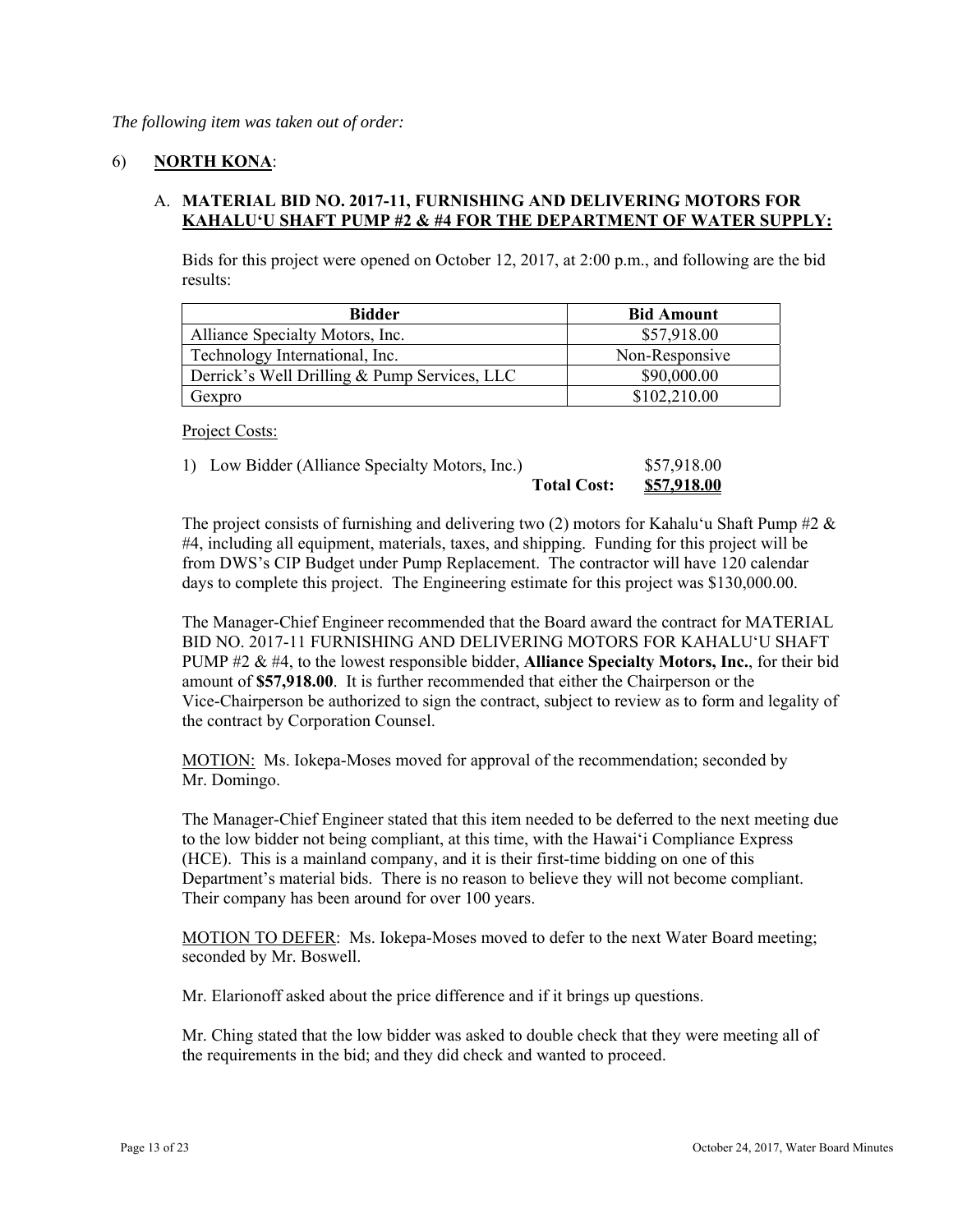Mr. Elarionoff asked if the difference between the two prices was shipping. The item still has to be shipped here.

Mr. Boswell asked if it may be due to double handling charges; the well contractor bought it from a supplier and you also have the supplier who is able, so that is the mark-up.

The Manager-Chief Engineer replied that the reason for the difference is not known; however, someone like Derrick's Well Drilling would typically go through some kind of broker who deals with a motor manufacturer. There are probably several steps in between, whereas apparently, this is a motor company and may be more of a direct purchase.

Mr. Boswell asked if this motor matches the motor that came out by brand name.

Mr. Ching replied that the manufacturer is the same, but the model number may not be exactly one-for-one. This U.S. Motors.

Mr. Boswell stated that it seems to be desirable if the Department had certain manufacturers it had a preference for, based on performance.

The Manager-Chief Engineer replied that for this one, the bid was based on a U.S. motor, or approved equal. (Mr. Ching said no one submitted a substitution request.) The Manager-Chief Engineer continued that in that case, they are supposed to supply what was specified in the bid documents. (Mr. Ching added that he double-checked that with Alliance Specialty Motors, and they said they are submitting a U.S. Motors, through a factory certified distributor.

In response to Mr. Boswell's question of the chances they will become compliant by next meeting, the Manager-Chief Engineer replied the Department has seen companies become compliant within the one-month period. What they need to show to the Department of Taxation is that they are current on their IRS and state taxes and are compliant with the Department of Labor and the Department of Commerce and Consumer Affairs. If they are still not compliant by the next meeting, the recommendation may change.

Mr. Boswell asked if it was common that the HCE document is required with the bid.

the bid itself; but until now, it has not been a problem. The Manager-Chief Engineer replied that the Department's understanding, from Corporation Counsel, is that they need to be compliant prior to award. The requirement could be made on

ACTION: Motion to defer was carried unanimously by voice vote.

*The following items were taken out of order:* 

## 3) **APPROVAL OF MINUTES**

ACTION: Ms. Iokepa-Moses moved for approval of the Minutes of the September 26, 2017, Water Board Meeting; seconded by Mr. Elarionoff and carried unanimously by voice vote.

#### 4) **APPROVAL OF ADDENDUM AND/OR SUPPLEMENTAL AGENDA**

ACTION: Ms. Iokepa-Moses moved to add the Supplemental Report for 6) North Kona, Item B – Material Bid No. 2017-13; seconded by Mr. Elarionoff and carried unanimously by voice vote.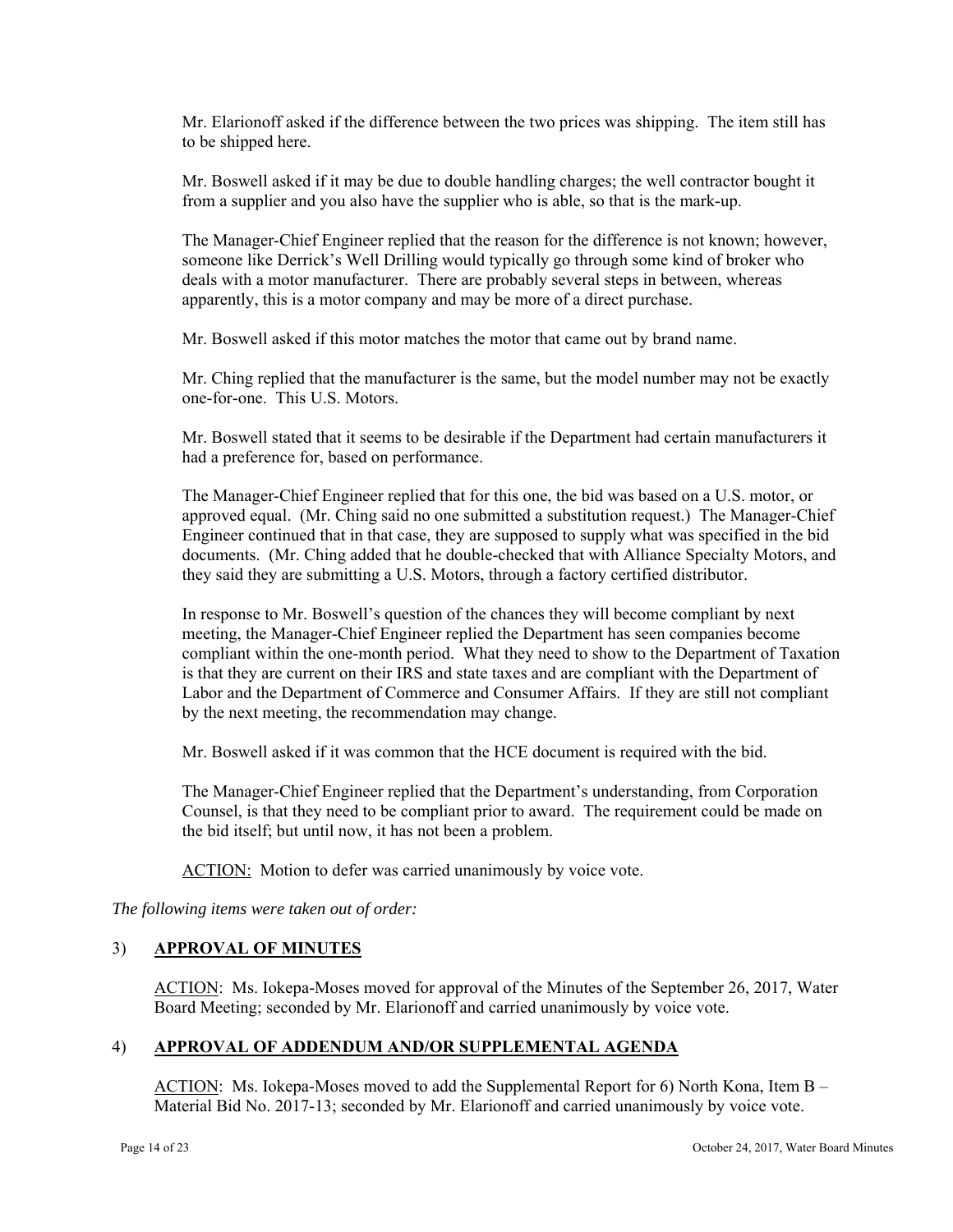## 5) PRESENTATION OF COUNTY OF HAWAI'I AUDIT REPORT ON CASH HANDLING:

Taken up earlier in the meeting.

## 6) **NORTH KONA**:

# **FOR HUALĀLAI DEEPWELL FOR THE DEPARTMENT OF WATER SUPPLY:** B. **MATERIAL BID NO. 2017-13, FURNISHING AND DELIVERING SPARE PUMP AND MOTOR SET FOR KEAHUOLŪ DEEPWELL AND REFURBISHING SPARE MOTOR**

Bids were received and opened on October 19, 2017, at 1:30 p.m, and the following are the bid results.

| <b>SECTION</b> | <b>DESCRIPTION</b> | <b>Beylik Drilling and</b><br><b>Pump Service, Inc.</b> | <b>Derrick's Well Drilling</b><br>and Pump Services, LLC |
|----------------|--------------------|---------------------------------------------------------|----------------------------------------------------------|
|                | KEAHUOLŪ DEEPWELL  | \$164,500.00                                            | \$175,496.40                                             |
|                | HUALĀLAI DEEPWELL  | \$85,000.00                                             | \$69,503.60                                              |

The estimated cost for the pump and motor set and refurbished motor, respectively, were as follows:

- Keahuolū Deepwell: \$300,000
- Hualālai Deepwell: \$80,000

The Manager-Chief Engineer recommended that the Board award the contract for MATERIAL BID NO. 2017-13, FURNISHING AND DELIVERING SPARE PUMP AND MOTOR SET FOR KEAHUOLŪ DEEPWELL AND REFURBISHING SPARE MOTOR FOR HUALĀLAI DEEPWELL FOR THE DEPARTMENT OF WATER SUPPLY, by Sections to the following bidders for the amounts shown above, and that either the Chairperson of the Vice-Chairperson be authorized to sign the contract(s), subject to review as to form and legality of the contract(s) by Corporation Counsel.

Section 1 – Keahuolū Deepwell to Beylik Drilling and Pump Service, Inc.

Section 2 – Hualālai Deepwell to Derrick's Well Drilling & Pump Services, LLC.

MOTION: Ms. Iokepa-Moses moved for approval of the recommendation; seconded by Mr. Elarionoff.

In response to Mr. Boswell's question of what would be done with the pumps once received, the Manager-Chief Engineer replied they will be put back in the wells because those are the two wells that are currently out of service.

Mr. Boswell indicated this would be a good RFP to see, in its current fashion.

The Manager-Chief Engineer stated he would get that one out for their review.

Chairperson Takamine asked if storage cost was a line item.

Mr. Takamoto replied that the total cost in the write-up reflects only one month storage. For two full years, the pricing is higher.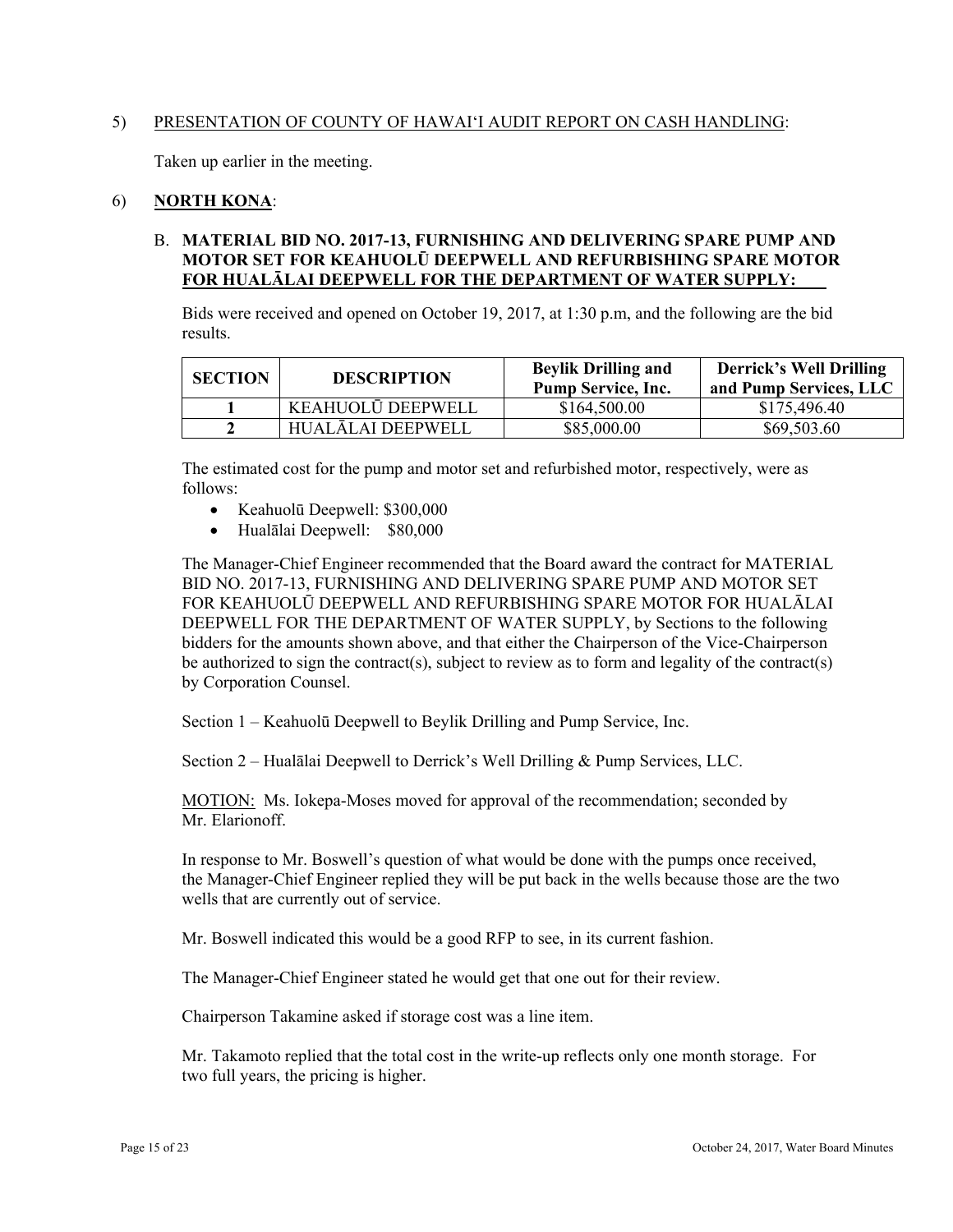Mr. Boswell asked if the equipment is SME National.

Mr. Takamoto replied that it is SME National and Gicon Pumps.

Mr. Boswell stated that was a bit contrary to the conversations they have had where they learned SME does offer storage. If you do not ask, they will charge you.

The Manager-Chief Engineer indicated that is something which can be followed up on because it is worthwhile, based on the information gathered by the Permitted Interaction Group. However, since it was put in this bid, it is not something that can be negotiated at this point.

ACTION: Motion was carried unanimously by voice vote.

## 6) **NORTH KONA:**

## C. **STATE OF HAWAI'I KEOPU DEEP MONITOR WELL PUMP TEST:**

The Department would like to enter into an agreement with the State of Hawai'i, Department of Land and Natural Resources, in order to help the State fund a pump test of the Keopu Deep Monitor Well located on State land and identified within Tax Map Key 7-5-010:016 for the purpose of determining the potential viability and capacity of a mid-elevation deep well. The resultant analysis of pump test results should indicate whether the vicinity surrounding the Keopu Deep Monitor Well could be a potential potable source of high quality water that could tie-in to the Department's existing North Kona water system. The State would continue to maintain control over the overall project and study but would share its results with the Department. The estimated cost to perform the pump test, in accordance with the State's existing contract specifications, is approximately \$100,000.00, inclusive of contingencies.

The Manager-Chief Engineer recommended that the Board authorize either the Chairperson or the Vice-Chairperson, on behalf of the Water Board, to enter into an agreement with the State of Hawai'i, Department of Land and Natural Resources, in order to fund a pump test of the Keopu Deep Monitor Well in an amount not to exceed \$100,000.00, per specifications contained in the State's agreement with Water Resources International, subject to the review and approval as to form and legality by the Corporation Counsel.

MOTION: Mr. Boswell moved for approval of the recommendation; seconded by Mr. Elarionoff.

Mr. Elarionoff asked about the contingencies and what they might be.

The Manager-Chief Engineer replied that the Department does not foresee anything major at this point. As Mr. Nance testified on earlier, the hole was drilled and cased already. Basically, the work is to install a pump and run a pump test to see how much water can be pumped from this well.

Mr. Boswell asked what type of pump would be used and how long it would take.

The Manager-Chief Engineer replied it would likely be a line shaft with the motor on the top, and the pump at the bottom. Mr. Inaba indicated the test would run twenty-four hours a day for four days. It is a Commission on Water Resource Management (CWRM) requirement. The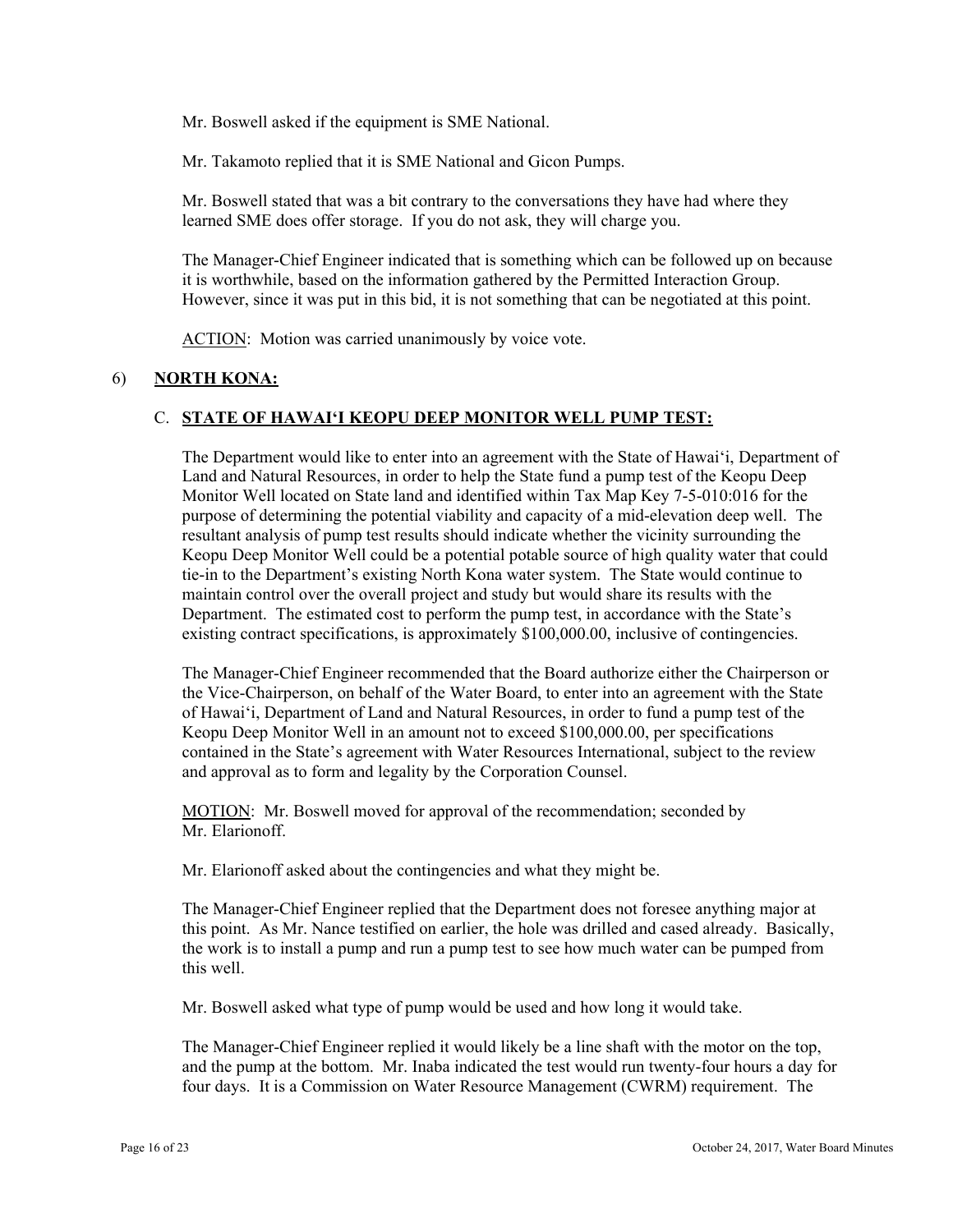contingency is typically for the pump test and this is what they call a long-term pump test; to see if at the end of four days, they see something happening to the water level.

In answer to the question of what would happen if more tests are needed, Mr. Inaba stated that the pumping could be scaled back until it stabilizes, and there are ways to analyze it at that time. Somebody like Mr. Nance would have to look at it and see whether it is worth continuing or maybe scale back and see what the safe yield is from that well.

Mr. Boswell asked if the State is going continue going horizontally at that elevation and try again, after choosing this one location as the starting point.

The Manager-Chief Engineer replied, not from his understanding.

Mr. Inaba pointed out the location on a map and indicated they had also done a test well in the Kealakehe area at the 595-foot elevation. They found that same fresh water there, so the Department has a good feeling there are opportunities from there, north at least.

Mr. Boswell thought Hienaloli might be the transmission potential, although not an optimal road.

Mr. Inaba stated that it could either be done that way, or work with the land owners. The State owns a small portion, and two parcels to the north are private owners.

Mr. Boswell stated that HELCO currently has no major electrical distribution there so it would require quite an extension. He asked if the Department could end up bearing those costs.

Mr. Inaba replied yes, typically.

Mr. Boswell asked if the State would be turning over the well or retaining ownership of it.

The Manager-Chief Engineer replied for this one, they are not turning it over. The Department is basically paying to get the information, because it is State property. He thinks they intend to retain it as a monitoring well, not a production well. What this Department is trying to get out of this a potential resource.

Mr. Boswell stated that this site was for exploration, and it gave an idea that at an elevation down below, there is water. But where you drill from when you put your well together, that is in the Department's hands?

The Manager-Chief Engineer replied it will be at the Department's own risk down the road; but without this pump test, it would be a much larger risk because first you would have to find the site and then see if it is a viable resource. With this well, since it was drilled by the State, this Department will benefit from their work with information that can be used in the future. The information from this site will be used to determine whether or not the Department will take the risk elsewhere.

Mr. Boswell asked if the Kealakehe location was pump tested.

Mr. Inaba replied they were not able to do what they did with this well, which was to isolate the fresh water from basal lens above. Before they went on with this Keopu Well, they thought about what type of design to use.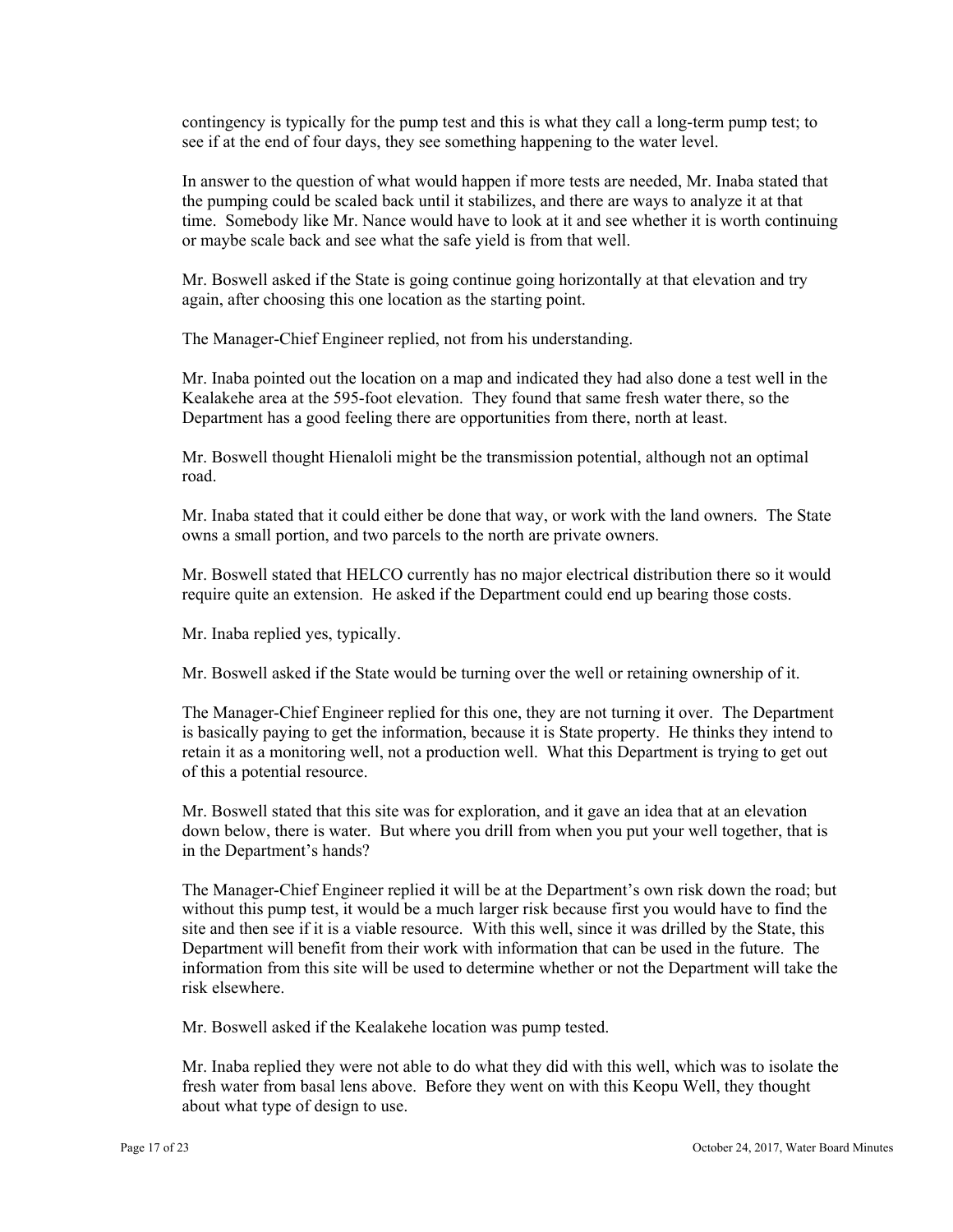Mr. Boswell stated that it sounds promising.

Mr. Domingo asked if the site is surrounded by many houses.

Mr. Inaba replied that the Nani-Kailua subdivision is just to the south. The thing about the consumption in Kona, most of it is at the lower elevation, so pumping it all the way up to the 1,700-foot elevation means you have to invest in the transmission to the lower elevations.

Mr. Boswell stated that by supplementing the water supply to the lower area decreases the demand on the higher-level aquifer.

Mr. Inaba agreed, that is part of the strategy. If this is successful and the source can be built there, the Department can also look at modifying the existing wells upside to not be so large.

The Manager-Chief Engineer added that for lower elevation wells, it would mean using less energy because of lower "head," plus the ability to use line shaft motors where the motor is at the surface. The Department is very hopeful for the results of this test.

Mr. Boswell asked at what point it would move the Department forward in its CIP and if it would be ready to go at the point these test results come in.

The Manager-Chief Engineer indicated once the results come in, and when next year's budget comes around, that is something that could probably be added on--exploratory drilling and pumping.

Mr. Elarionoff asked about the mention of the water being four feet above sea level. This well is not capped so the water is stable, but would it affect the higher aquifers?

The Manager-Chief Engineer replied it remains to be seen. Part of what can be done while this pump test is going on is continue to monitor the water levels in the mauka wells to see if there is any interrelation. He was sure CWRM would also want that information. Everyone wants to have a better understanding of this aquifer, which is very complex. Even as Mr. Nance mentioned, the professionals are not quite in agreement on what the geologic features in that area are. More information is always a good thing.

Mr. Elarionoff asked if there was a connection, if the water would drain out.

Mr. Inaba replied there is hydraulic head, and it came up about 25 feet. When it punctured that layer that was holding the water down, the water rose 25 feet in the casing. At that height, the hydraulic head is able to or was probably escaping wherever it was escaping to out into the ocean somewhere. Water is taking the path of least resistance.

The Manager-Chief Engineer explained that another way of looking at it is that they are there already and if it was directly connected like that, you would see impacts to the water levels up mauka.

In response to Mr. Elarionoff's question of whether as much water is taken out of the well as possible to see if it drops, the Manager-Chief Engineer replied he was not sure what the State's specifications said when it procured Water Resources International for this portion, which is why the Department gets to piggyback on this Memorandum of Agreement as they had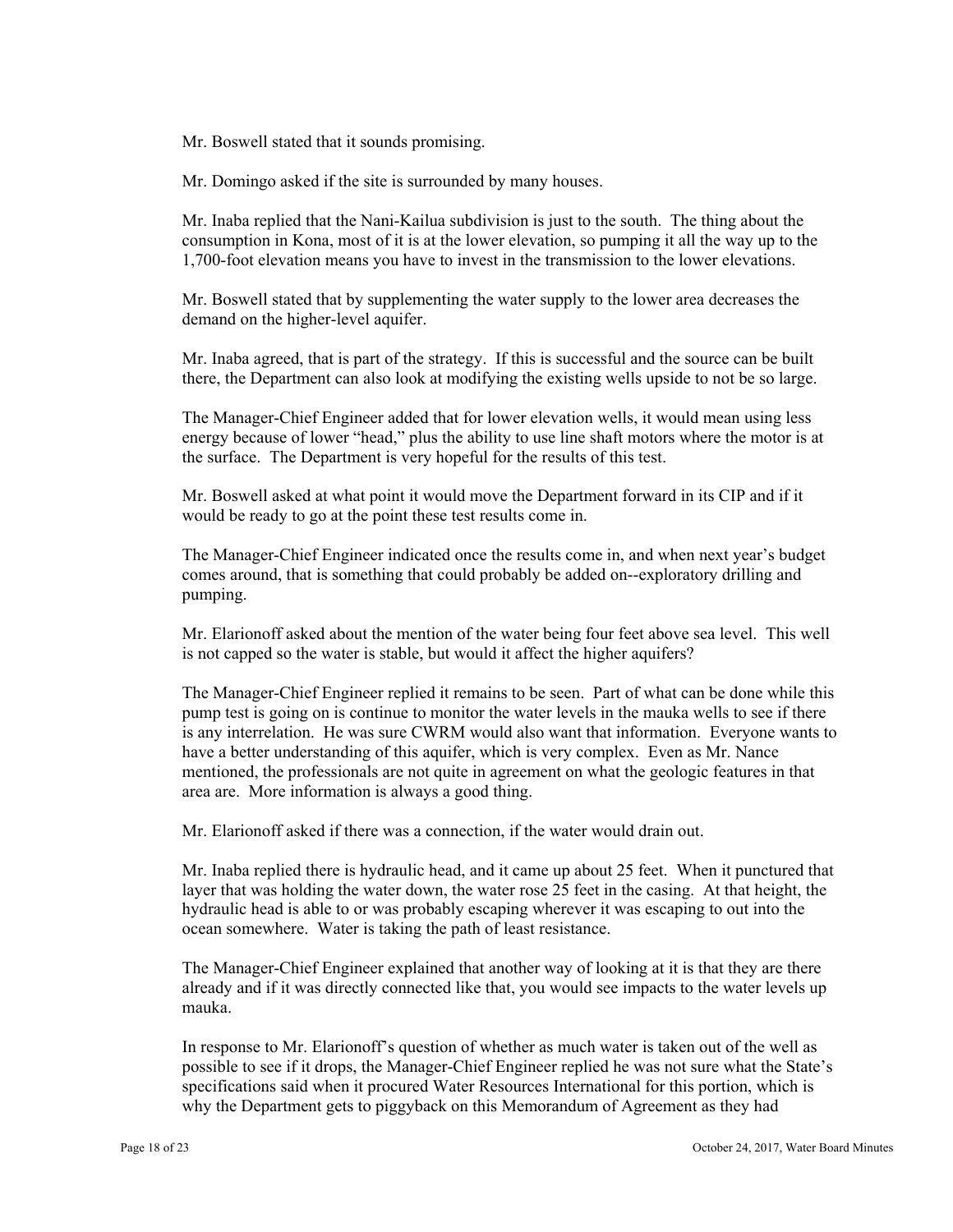followed the procurement law. They decided not to fund a portion of it, and the Department offered to have it done. He was not sure what their pump rate was in their specifications. That can be looked at; but like Mr. Inaba said, this will be a starting point and if the water levels start dropping while the pump test is being done, the consultant might say drop it to a lower level and then monitor the water level to see if it stabilizes and will give an indication of what this resource is able to sustain at a certain pumping rate.

Mr. Elarionoff asked once the pumping starts, if the Department would not know if the water level is dropping until the pump dries it up.

The Manager-Chief Engineer replied no, it would be monitored to check drawdown. That is the reason for doing a long-term pump test because if you do a short-term pump test, it might draw down, and when you stop, it will recover. They will check how fast it recovers also. If you continue to pump at that certain rate to see if the drawdown stays the same or if it continues to gradually decrease, then you know it is not a stable rate to pump at.

(Ms. Amy Self joined the meeting at 12:13 p.m.)

Mr. Elarionoff mentioned news articles about the situation in Kona and people there saying enough development, yet the Water Department's attitude is to just supply water.

The Manager-Chief Engineer stated that the Department's mission is the distribution of water and leaves the land use planning to the Planning Commission. The Department of Water Supply is always part of that conversation for their planning of future land use and takes into account the availability of water in the region; however, it is really their responsibility. The Department does not have a position on whether development should continue or stop.

Mr. Domingo stated the reason he had asked if there were homes in the area was a concern if their cesspools would have an effect on the water quality in the area.

The Manager-Chief Engineer stated that well construction standards issued by the State of Hawai'i CWRM is for a cased hole, grouted from the surface, down to at least minimum depth to account for not getting the cesspool hitting the casing going down into the hole.

Mr. Inaba added that in this case, the source is actually below the basal lens where the cesspool water would be and the basal lens is isolated from the deeper source.

ACTION: Motion was carried unanimously by voice vote.

(Chairperson Takamine welcomed Ms. Amy Self to the Meeting. Ms. Keyra Wong left the meeting at 12:17 p.m.)

## 6) **NORTH KONA:**

# D. **JOB NO. 2017-1060 HUALĀLAI DEEPWELL REPAIR – CHANGE ORDER:**

The contractor, Derrick's Well Drilling and Pump Services, LLC, is requesting a contract change order for the additional work required to expedite the installation of Hualālai Deepwell, drilling services for seepage pit, and cost to bail the oil from the well in preparation for the subsequent reinstallation work. The description of additional work and associated fees are as follows: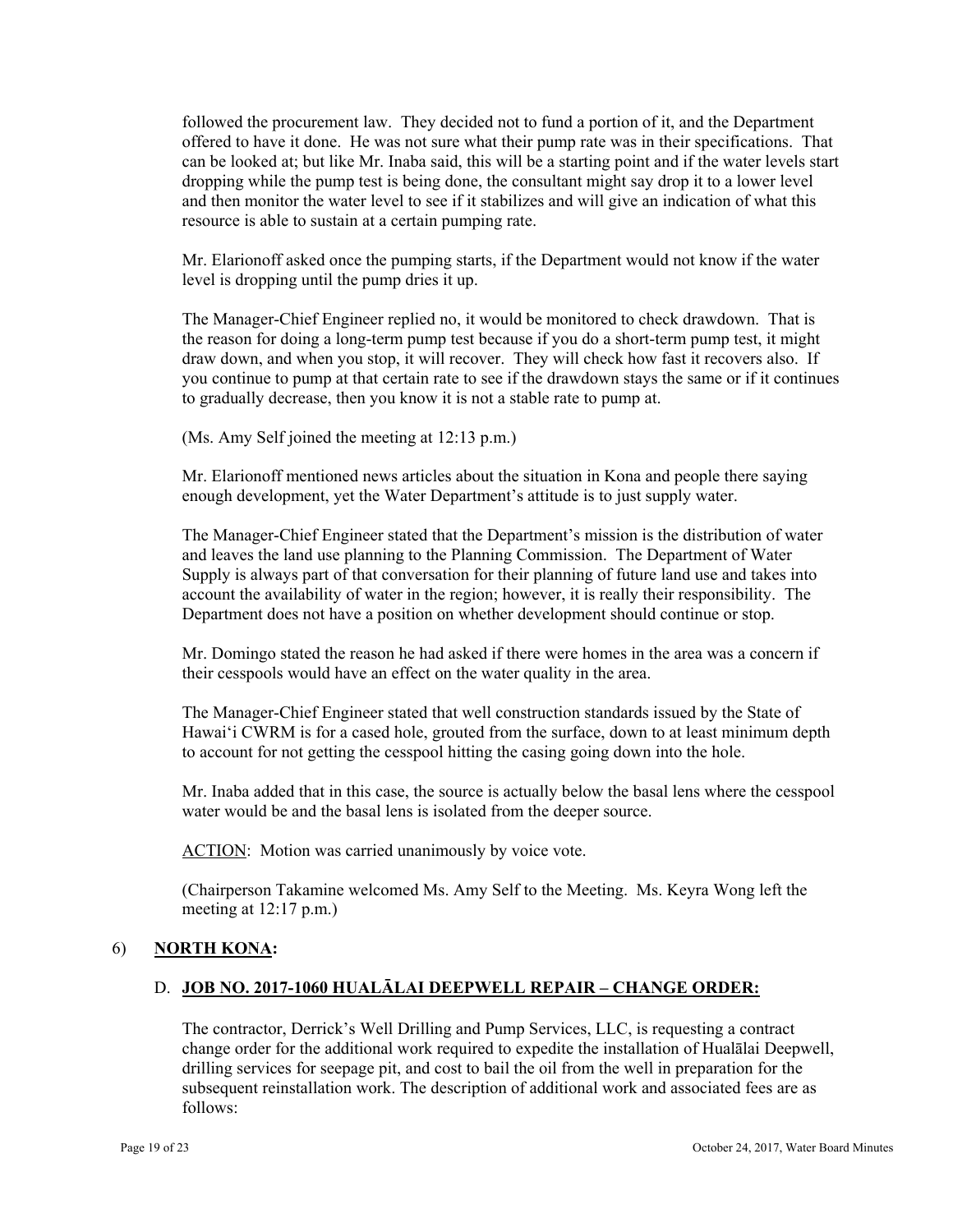| <b>ITEM</b> | <b>DESCRIPTION</b>                                                                                               | <b>AMOUNT</b> |
|-------------|------------------------------------------------------------------------------------------------------------------|---------------|
| 1.          | Additional funds required for the expedited                                                                      | \$44,880.10   |
|             | installation of Hualalai Deepwell.                                                                               |               |
| 2.          | Drilling services required to deepen discharge<br>seepage pit, to prevent flooding of neighboring<br>properties. | \$16,200.00   |
| 3.          | Surface bailing of well to remove oil.                                                                           | \$3,000.00    |
|             | ГОТАІ                                                                                                            | \$64,080.10   |

| Original Contract Amount:                       | \$327,000.00 |
|-------------------------------------------------|--------------|
| Original Contingency amount:                    | \$32,700.00  |
| 1 <sup>st</sup> Additional Contingency request: | \$31,380.10  |

### **Total Revised Contract Amount: \$ 391,080.10**

The Manager-Chief Engineer recommended that the Water Board approve an increase in contingency of \$31,380.10 to Derrick's Well Drilling and Pump Services, LLC, for JOB NO. 2017-1060, HUALĀLAI DEEPWELL REPAIR. If approved, the total revised contract amount shall be \$391,080.10.

ACTION: Ms. Iokepa-Moses moved for approval of the recommendation; seconded by Mr. Elarionoff and carried unanimously by voice vote.

## 7) **MISCELLANEOUS:**

## A. **DEDICATIONS:**

(This item was deferred at the Water Board's September 26, 2017, meeting.) The water system has been constructed in accordance with the Department's standards and is in acceptable condition for dedication.

# **1. GRANT OF EASEMENT AND BILL OF SALE**

 Affects Tax Map Key: (3) 6-6-004: 003 Subdivision No. 96-000039 Grantors/Sellers: Brandie L. Oye and Alton M. Oye Lālāmilo, South Kohala, Island of Hawai'i, Hawai'i Facilities Charge: \$16,500.00 Date Paid: 3/10/2017 Final Inspection Date: 10/16/17 Water System Cost: \$42,000.00

The Manager-Chief Engineer recommended that the Water Board accept this document subject to the approval of the Corporation Counsel and that either the Chairperson or the Vice-Chairperson be authorized to sign the document.

ACTION: Ms. Iokepa-Moses moved for approval of the recommendation; seconded by Mr. Elarionoff and carried unanimously by voice vote.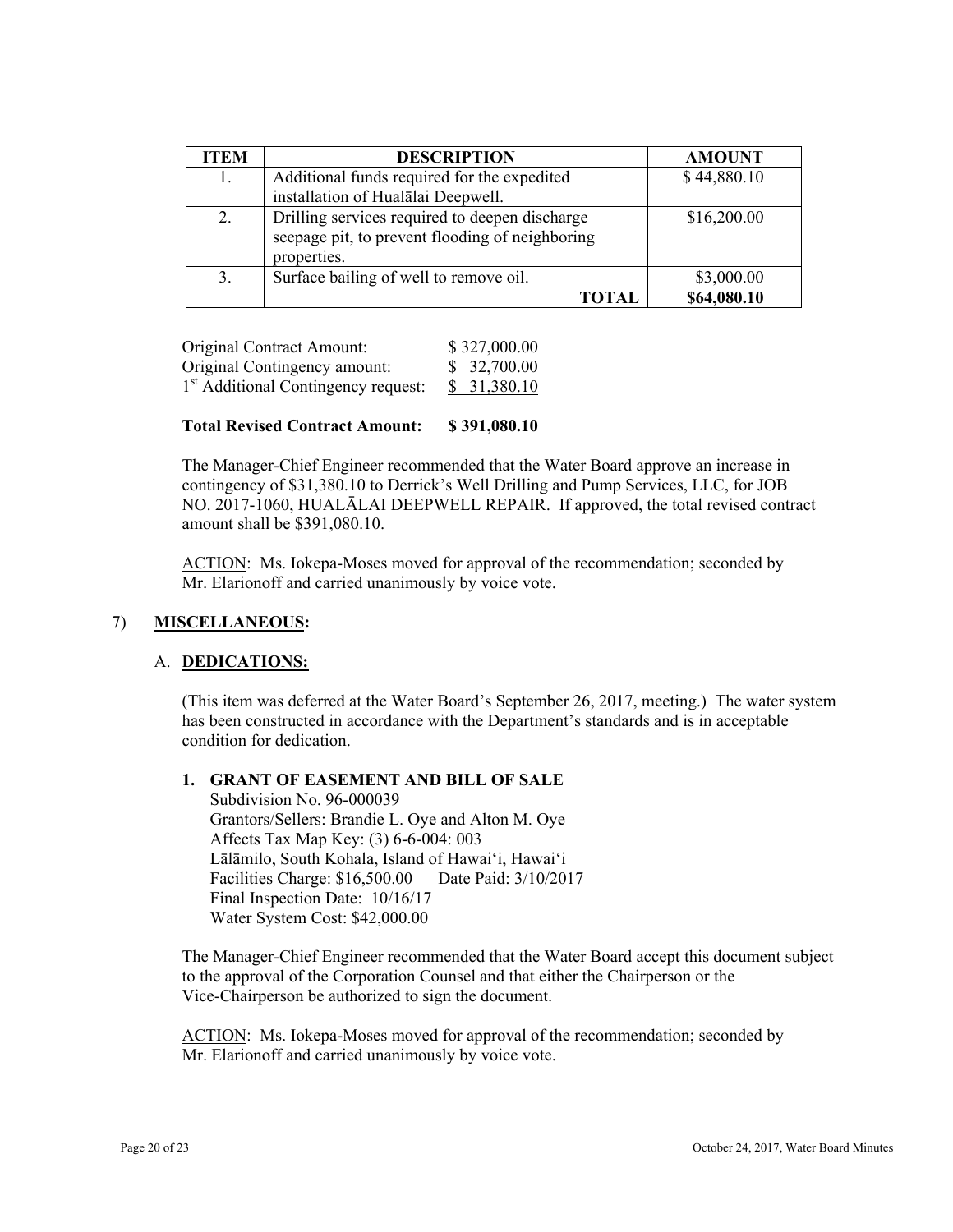## 7) **MISCELLANEOUS:**

## B. MONTHLY PROGRESS REPORT:

Taken up earlier.

## C. REVIEW OF MONTHLY FINANCIAL STATEMENTS:

Taken up earlier.

## D. **POWER COST CHARGE:**

Departmental power costs have decreased as a result of a decline in fuel costs. The Department proposes to reduce the Power Cost Charge from \$1.73 to \$1.62 per thousand gallons to reflect this decline. In order to accept public testimony on this change, a Public Hearing should be scheduled before the new Power Cost Charge is reduced.

The Manager-Chief Engineer recommended that the Board approve holding a Public Hearing on November 28, 2017, at 9:45 a.m., to receive testimony on reducing the Power Cost Charge from \$1.73 to **\$1.62**, effective December 1, 2017.

ACTION: Ms. Iokepa-Moses moved for approval of the recommendation; seconded by Mr. Boswell and carried unanimously by voice vote.

# **BILLING SYSTEM TO THE DEPARTMENT OF WATER SUPPLY:** E. **RFP NO. 2017-07, PROVIDE A CUSTOMER INFORMATION AND UTILITY**

The Department issued a request for proposal (RFP) in June 2017 to select a vendor to provide computer software, implementation, and support services for a new Customer Information  $\&$ Utility Billing System. The Department received eight (8) proposals and, after an initial evaluation, narrowed the list of vendors to three (3) finalists. The three finalists conducted demonstrations of their software and submitted Best and Final offers (BAFOs) which formed the basis for the RFP committee's selection of Advanced Utility Systems (AUS), a division of N. Harris Computer Corporation, at a cost of \$1,727,217.00.

The Department's existing billing system has been in place since 2001 and is outdated and inefficient for staff's daily tasks. In addition, the existing system will no longer be supported at a reasonable cost in the near future.

The Manager-Chief Engineer recommended that the Board award the contract for RFP NO. 2017-07, PROVIDE A CUSTOMER INFORMATION AND UTILITY BILLING SYSTEM TO THE DEPARTMENT OF WATER SUPPLY, to Advanced Utility Systems, a division of N. Harris Computer Corporation, at a cost of \$1,727,217.00. It is further recommended that either the Chairperson or the Vice-Chairperson be authorized to sign the contract, subject to review as to form and legality by Corporation Counsel.

MOTION: Ms. Iokepa-Moses moved for approval of the recommendation; seconded by Mr. Elarionoff.

Mr. Elarionoff asked how this benefits the Department.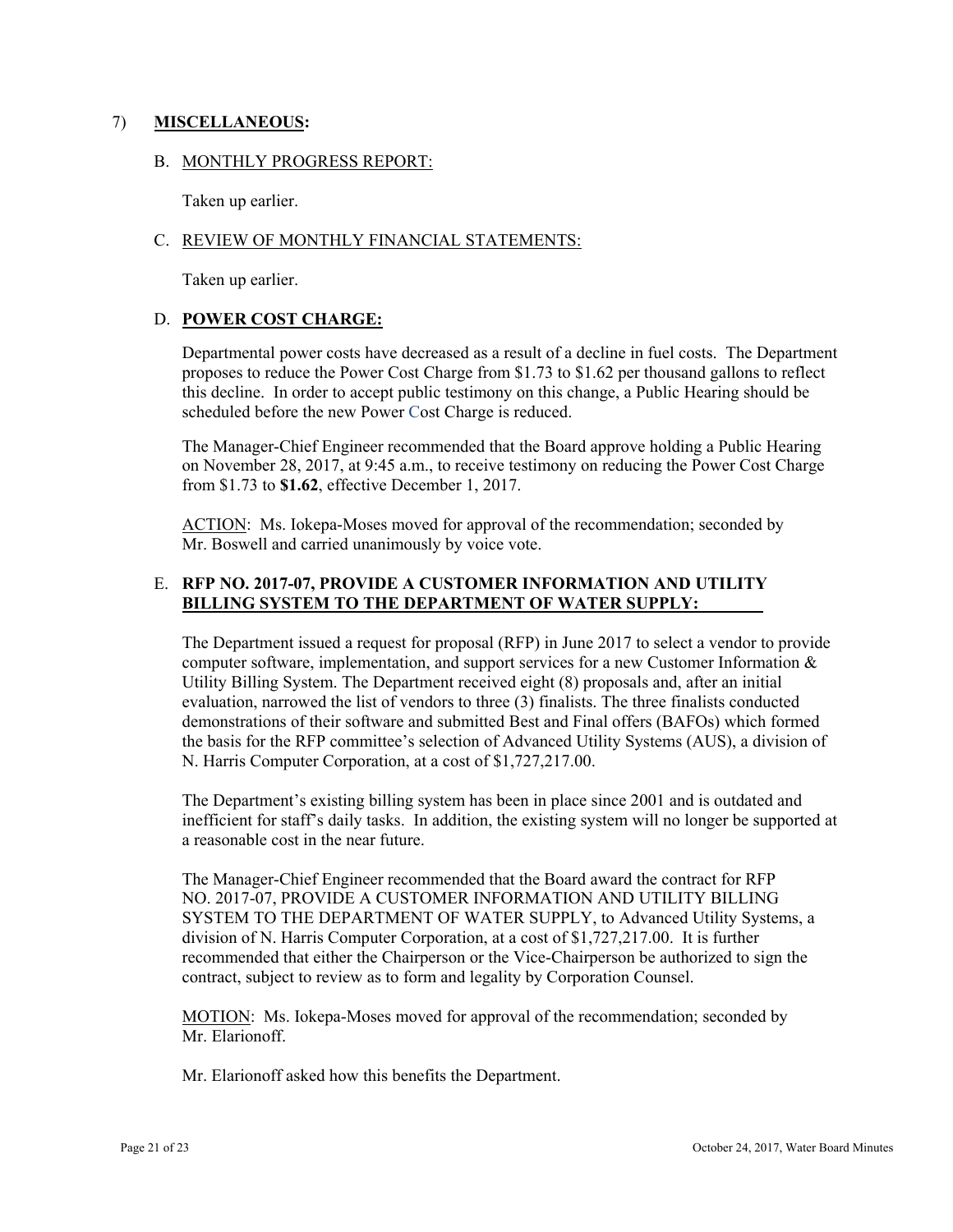Mr. Sumada explained that the existing system has been in place since 2001 when email and smart phones did not exist. The Department has run into a lot of limitations with the existing system. Customers now expect e-bills which cannot be provided with the existing system. Another problem is getting reports out of the old system. The new system will give easier access to information and will allow flexibility for customers to access to their account information. There will be a lot of improvements in the way the Department serves its customers because the program is written for the technology available to everybody today. The current system is difficult to maintain. The vendor that provided it does not want to support it any longer, and they will be increasing the cost to support it.

Ms. Iokepa-Moses asked if any workers are being displaced because of this upgrade and if there is a monthly maintenance fee on top of this price.

Mr. Sumada replied that it would not displace any employees; and there will be an annual support fee, which is common in the industry. The price shown includes annual support for three years.

The Manager-Chief Engineer added that customers now have to call Customer Service Representatives to get their account information. This will help the customer access it on their own. Another benefit is the access to information such as consumption history for internal evaluations by Engineering to run hydraulic models or when a private consulting firm is going through its design with its client, they need that information as well. The Department currently has to go through a third-party software to extract the information from the existing billing system. Part of this RFP made the requirement to have a database that is in a common format, easier to extract information from without the need for a third-party software.

Mr. Elarionoff asked how long implementation would be and if it will affect the audit just conducted.

Mr. Sumada replied it will be at least a year before the Department goes live with it. It should improve the ability to meet some of the recommendations made in the audit because the auditors wanted the Department to be able to review certain transactions in the billing system, which was hard to do with the existing system because the transactions could not be extracted in a way that could be reviewed. This new system will make it easier to comply with the recommendations.

In response to Chairperson Takamine's question of whether the vendor will provide all of the training for staff, the Manager-Chief Engineer replied they will, and also migrate the older information into this new system. Software and hardware requirements are included in the price.

Mr. Domingo noted this is a sizeable investment.

The Manager-Chief Engineer stated it was not an overnight decision. The Department has observed the Honolulu Board of Water Supply and others and contemplated it for some time. It has been several years in the making.

ACTION: Motion was carried unanimously by voice vote.